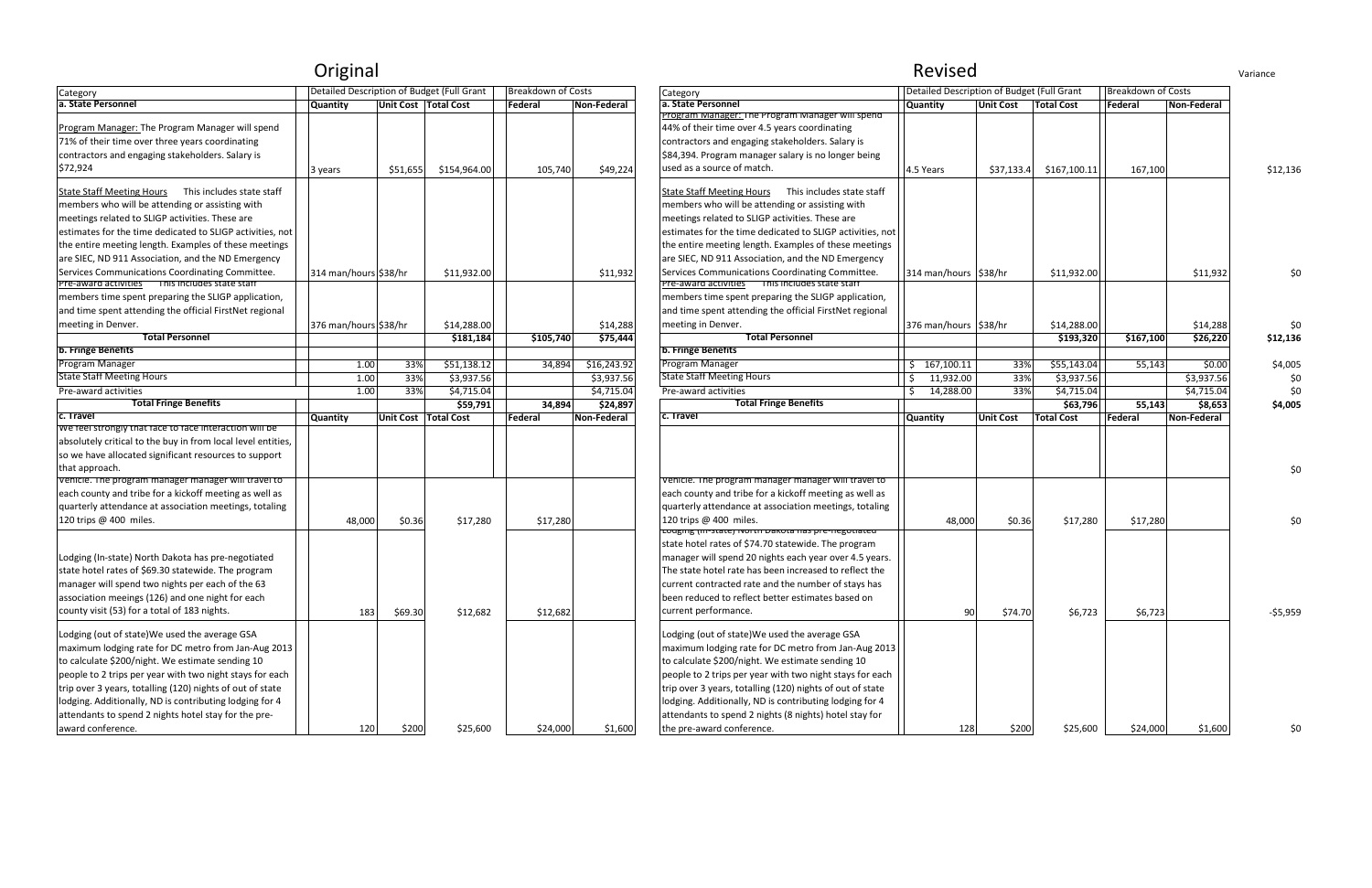| Air Travel. Because of the surge in demand from oil<br>production activities, we estimate \$1500/flight. We<br>estimate sending 10 people to 2 trips per year over 3<br>years, totalling 60 flights. Additionally, ND is<br>contributing flights for 4 attendants to travel to the pre-<br>award conference, these flights are estimated at<br>\$1307.75/flight.             | 60              | \$1,500 | \$95,231                    | \$90,000             | \$5,231          | Air Travel. Because of the surge in demand from oil<br>production activities, we estimate \$1500/flight. We<br>estimate sending 5 people to 1 trips per year over 4<br>years, totalling 20 flights. Additionally, ND is<br>contributing flights for 4 attendants to travel to the pre-<br>award conference, these pre-award flights are<br>estimated at \$1307.75/flight. This has been reduced to<br>reflect better estimates based on current performance. | 20 (+4 pre-<br>award) | \$1,500<br>(\$1,307.75<br>for 4 pre-<br>award) | \$35,231            | \$30,000            | \$5,23         |
|------------------------------------------------------------------------------------------------------------------------------------------------------------------------------------------------------------------------------------------------------------------------------------------------------------------------------------------------------------------------------|-----------------|---------|-----------------------------|----------------------|------------------|--------------------------------------------------------------------------------------------------------------------------------------------------------------------------------------------------------------------------------------------------------------------------------------------------------------------------------------------------------------------------------------------------------------------------------------------------------------|-----------------------|------------------------------------------------|---------------------|---------------------|----------------|
| Per Diem (In State) State allowance is \$30 in state. The<br>program manager will spend two nights per each of the<br>63 association meeings (126) and one night for each<br>county visit (53) for a total of 183 nights.                                                                                                                                                    | 183             | \$30    | \$5,490                     | \$5,490              |                  | Per Diem (In State) State allowance is \$30 in state. The<br>program manager will spend two days per each of the<br>63 association meeings (126) and one day for each<br>county visit (53) and 4 days / year for quarterly SIEC<br>meetings for 4.5 years (18), for a total of 197 days                                                                                                                                                                      | 197                   | \$30                                           | \$5,910             | \$5,910             |                |
| Per Diem (Out of State) We used the DC Metro GSA per<br>diem rate of \$71. We estimate sending 10 people to 2<br>trips per year with two night stays for each trip over 3<br>years, totalling (120) nights of out of state lodging.<br>Additionally, ND is contributing per diem for 4<br>attendants to spend 2 days for the pre-award<br>conference.<br><b>Total Travel</b> | 120             | \$71    | \$9,088<br>\$165,371        | \$8,520<br>\$157,972 | \$568<br>\$7,399 | Per Diem (Out of State) We used the DC Metro GSA per<br>diem rate of \$71. We estimate sending 10 people to 2<br>trips per year with two night stays for each trip over 3<br>years, totalling (120) nights of out of state lodging.<br>Additionally, ND is contributing per diem for 4<br>attendants to spend 2 days (8 nights) for the pre-award<br>conference @ 61.25/ea/day.<br><b>Total Travel</b>                                                       | 120 (8 pre-<br>award) | \$71 (\$61.25<br>for 8 pre-<br>award)          | \$9,010<br>\$99,754 | \$8,520<br>\$92,433 | \$49<br>\$7,32 |
| d. Supplies/Materials                                                                                                                                                                                                                                                                                                                                                        | <b>Quantity</b> |         | Unit Cost Total Cost        | Federal              | Non-Federal      | d. Supplies/Materials                                                                                                                                                                                                                                                                                                                                                                                                                                        | <b>Quantity</b>       | <b>Unit Cost</b>                               | <b>Total Cost</b>   | Federal             | Non-Federa     |
| Supplies will be used to support the program manager<br>as well as the education and outreach activities.<br>SLIGP Newsletter - we expect to publish and mail a                                                                                                                                                                                                              |                 |         |                             |                      |                  | Supplies will be used to support the program manager<br>as well as the education and outreach activities.                                                                                                                                                                                                                                                                                                                                                    |                       |                                                |                     |                     |                |
| quarterly newsletter to a base of 1000 public safety<br>stakeholders within North Dakota. This printing charge<br>is quoted to run \$0.19/page<br>Newsletter postage - postage charge for newsletter                                                                                                                                                                         | 12000.00        | \$0.19  | \$2,280                     | \$2,280              |                  | SLIGP Newsletter - We will mail 400 newsletters each<br>quarter in Q9-Q18.<br>Newsletter postage - We will mail 400 newsletters each                                                                                                                                                                                                                                                                                                                         | 4000.00               | \$0.21                                         | \$840               |                     | \$84           |
| shipment                                                                                                                                                                                                                                                                                                                                                                     | 12000.00        | \$0.46  | \$5,520                     | \$5,520              |                  | quarter in Q9-Q18.                                                                                                                                                                                                                                                                                                                                                                                                                                           | 4000.00               | \$0.49                                         | \$1,960             |                     | \$1,96         |
| Association meeting nandouts - we expect to print 50<br>pages of high quality handouts for each of our 63<br>scheduled educational events, at a quoted rate of<br>\$3.00/page                                                                                                                                                                                                | 3150.00         | \$3.00  | \$9,450                     | \$9,450              |                  | Association meeting handouts - We no longer plan to<br>use printed handouts.                                                                                                                                                                                                                                                                                                                                                                                 | 0.00                  | \$3.00                                         | \$0                 |                     |                |
| Laptop computer for program manager                                                                                                                                                                                                                                                                                                                                          |                 | \$2,419 | \$2,419                     | \$2,419              | \$0              | Laptop computer for program manager                                                                                                                                                                                                                                                                                                                                                                                                                          |                       | \$2,678                                        | \$2,678             | \$2,678             |                |
| Desktop computer for program manager<br><b>Total Supplies/Materials</b>                                                                                                                                                                                                                                                                                                      |                 | \$2,894 | \$2,894                     | \$2,894              |                  | Desktop computer for program manager<br><b>Total Supplies/Materials</b>                                                                                                                                                                                                                                                                                                                                                                                      |                       | \$2,894                                        | \$2,894             | \$2,894             |                |
|                                                                                                                                                                                                                                                                                                                                                                              |                 |         | \$22,563                    | \$22,563             | \$0l             |                                                                                                                                                                                                                                                                                                                                                                                                                                                              |                       |                                                | \$8,372             | \$5,572             | \$2,80         |
| e. Equipment                                                                                                                                                                                                                                                                                                                                                                 | Quantity        |         | <b>Unit Cost Total Cost</b> | Federal              | Non-Federal      | e. Equipment                                                                                                                                                                                                                                                                                                                                                                                                                                                 | <b>Quantity</b>       | <b>Unit Cost</b>                               | <b>Total Cost</b>   | Federal             | Non-Federa     |
| <b>Total Equipment</b>                                                                                                                                                                                                                                                                                                                                                       |                 |         | 50                          | \$0]                 |                  | <b>Total Equipment</b>                                                                                                                                                                                                                                                                                                                                                                                                                                       |                       |                                                | $\frac{1}{2}$       | \$0                 |                |
|                                                                                                                                                                                                                                                                                                                                                                              |                 |         |                             |                      |                  |                                                                                                                                                                                                                                                                                                                                                                                                                                                              |                       |                                                |                     |                     |                |
| <b>f. Contractual Services</b>                                                                                                                                                                                                                                                                                                                                               | <b>Hours</b>    |         | Unit Cost Total Cost        | Federal              | Non-Federal      | f. Contractual Services                                                                                                                                                                                                                                                                                                                                                                                                                                      | <b>Hours</b>          | <b>Unit Cost</b>                               | <b>Total Cost</b>   | Federal             | Non-Federa     |
| Costs based upon current averaged pricing for the<br>services listed and/or quotes supplied by vendors.                                                                                                                                                                                                                                                                      |                 |         |                             |                      |                  | Costs based upon current averaged pricing for the<br>services listed and/or quotes supplied by vendors.                                                                                                                                                                                                                                                                                                                                                      |                       |                                                |                     |                     |                |
| Kickoff Meetings - Tour of each county and tribe to<br>establish points of contact and gather support for the<br>program                                                                                                                                                                                                                                                     | 420.00          | \$150   | \$63,000                    | \$63,000             |                  | <b>KICKOTT and Education Meetings - Tour of each county</b><br>and tribe to establish points of contact and gather<br>support for the program. This was updated to reflect a<br>fixed price contractual deliverable.                                                                                                                                                                                                                                         | 825.00                | \$150                                          | \$123,750           | \$123,750           |                |
| Legal consulation to establish state MOA, and work<br>with locals to extend MOA to local agencies                                                                                                                                                                                                                                                                            | 732.00          | \$150   | \$109,800                   | \$109,800            |                  | Legal consulation to establish state MOA, and work<br>with locals to extend MOA to local agencies. This was<br>updated to reflect a fixed price contractual deliverable.                                                                                                                                                                                                                                                                                     | 350.00                | \$150                                          | \$52,500            | \$52,500            |                |

| Air Travel. Because of the surge in demand from oil<br>Air Travel. Because of the surge in demand from oil<br>production activities, we estimate \$1500/flight. We<br>production activities, we estimate \$1500/flight. We<br>estimate sending 5 people to 1 trips per year over 4<br>estimate sending 10 people to 2 trips per year over 3<br>years, totalling 20 flights. Additionally, ND is<br>years, totalling 60 flights. Additionally, ND is<br>contributing flights for 4 attendants to travel to the pre-<br>\$1,500<br>( \$1,307.75<br>contributing flights for 4 attendants to travel to the pre-<br>award conference, these pre-award flights are<br>award conference, these flights are estimated at<br>estimated at \$1307.75/flight. This has been reduced to<br>20 (+4 pre-<br>for 4 pre-<br>60<br>\$95,231<br>\$90,000<br>reflect better estimates based on current performance.<br>\$35,231<br>\$30,000<br>\$5,231<br>\$1307.75/flight.<br>\$1,500<br>\$5,231<br>award)<br>award)<br>Per Diem (In State) State allowance is \$30 in state. The<br>Per Diem (In State) State allowance is \$30 in state. The<br>program manager will spend two days per each of the<br>63 association meeings (126) and one day for each<br>program manager will spend two nights per each of the<br>63 association meeings (126) and one night for each<br>county visit (53) and 4 days / year for quarterly SIEC<br>183<br>\$5,490<br>197<br>\$30<br>\$5,910<br>county visit (53) for a total of 183 nights.<br>\$30<br>\$5,490<br>meetings for 4.5 years (18), for a total of 197 days<br>\$5,910<br>Per Diem (Out of State) We used the DC Metro GSA per<br>Per Diem (Out of State) We used the DC Metro GSA per<br>diem rate of \$71. We estimate sending 10 people to 2<br>diem rate of \$71. We estimate sending 10 people to 2<br>trips per year with two night stays for each trip over 3<br>trips per year with two night stays for each trip over 3<br>years, totalling (120) nights of out of state lodging.<br>years, totalling (120) nights of out of state lodging.<br>Additionally, ND is contributing per diem for 4<br>Additionally, ND is contributing per diem for 4<br>\$71 (\$61.25<br>120 (8 pre-<br>attendants to spend 2 days for the pre-award<br>attendants to spend 2 days (8 nights) for the pre-award<br>for 8 pre-<br>120<br>\$71<br>\$9,088<br>\$8,520<br>\$568<br>conference @ 61.25/ea/day.<br>\$8,520<br>\$9,010<br>\$490<br>conference.<br>award)<br>award)<br><b>Total Travel</b><br>\$7,399<br>\$165,371<br>\$157,972<br>\$99,754<br>\$92,433<br>\$7,321<br><b>Total Travel</b><br>d. Supplies/Materials<br>d. Supplies/Materials<br><b>Total Cost</b><br>Unit Cost Total Cost<br>Federal<br><b>Unit Cost</b><br>Federal<br><b>Non-Federal</b><br><b>Quantity</b><br>Non-Federal<br>Quantity<br>Supplies will be used to support the program manager<br>Supplies will be used to support the program manager<br>as well as the education and outreach activities.<br>as well as the education and outreach activities.<br>SLIGP Newsletter - we expect to publish and mail a<br>quarterly newsletter to a base of 1000 public safety<br>stakeholders within North Dakota. This printing charge<br>SLIGP Newsletter - We will mail 400 newsletters each<br>is quoted to run \$0.19/page<br>quarter in Q9-Q18.<br>\$2,280<br>\$2,280<br>\$0.21<br>\$840<br>12000.00<br>\$0.19<br>4000.00<br>\$840<br>Newsletter postage - postage charge for newsletter<br>Newsletter postage - We will mail 400 newsletters each<br>quarter in Q9-Q18.<br>shipment<br>\$1,960<br>\$0.46<br>\$5,520<br>\$5,520<br>4000.00<br>\$0.49<br>\$1,960<br>12000.00<br>Association meeting handouts - we expect to print 50<br>pages of high quality handouts for each of our 63<br>scheduled educational events, at a quoted rate of<br>Association meeting handouts - We no longer plan to<br>\$3.00/page<br>use printed handouts.<br>3150.00<br>\$9,450<br>\$9,450<br>0.00<br>\$3.00<br>\$3.00<br>\$0<br>Ş0<br>Laptop computer for program manager<br>\$2,419<br>$\overline{50}$<br>Laptop computer for program manager<br>\$2,678<br>\$2,678<br>\$2,419<br>\$2,419<br>\$2,678<br>\$0l<br>Desktop computer for program manager<br>Desktop computer for program manager<br>\$2,894<br>\$2,894<br>\$2,894<br>\$2,894<br>\$2,894<br>\$2,894<br><b>Total Supplies/Materials</b><br><b>Total Supplies/Materials</b><br>\$22,563<br>\$22,563<br>ģ<br>\$8,372<br>\$5,572<br>\$2,800<br>e. Equipment<br>e. Equipment<br><b>Unit Cost   Total Cost</b><br>Federal<br><b>Total Cost</b><br>Federal<br>Non-Federal<br><b>Unit Cost</b><br>Non-Federal<br><b>Quantity</b><br><b>Quantity</b><br><b>Total Equipment</b><br><b>Total Equipment</b><br>50<br>\$0<br>\$0<br>50<br>f. Contractual Services<br>f. Contractual Services<br>Unit Cost   Total Cost<br>Federal<br>Non-Federal<br><b>Hours</b><br><b>Unit Cost</b><br><b>Total Cost</b><br>Federal<br>Non-Federal<br><b>Hours</b><br>Costs based upon current averaged pricing for the<br>Costs based upon current averaged pricing for the<br>services listed and/or quotes supplied by vendors.<br>services listed and/or quotes supplied by vendors.<br><b>KICKOTT and Education Meetings - Tour of each county</b><br>Kickoff Meetings - Tour of each county and tribe to<br>and tribe to establish points of contact and gather<br>establish points of contact and gather support for the<br>support for the program. This was updated to reflect a<br>fixed price contractual deliverable.<br>program<br>\$150<br>\$63,000<br>\$63,000<br>\$123,750<br>\$123,750<br>420.00<br>825.00<br>\$150<br>Legal consulation to establish state MOA, and work<br>with locals to extend MOA to local agencies. This was<br>Legal consulation to establish state MOA, and work<br>with locals to extend MOA to local agencies<br>updated to reflect a fixed price contractual deliverable.<br>\$150<br>\$109,800<br>\$109,800<br>\$52,500<br>732.00<br>350.00<br>\$150<br>\$52,500 |  |  |  |  |  |  |                     |
|---------------------------------------------------------------------------------------------------------------------------------------------------------------------------------------------------------------------------------------------------------------------------------------------------------------------------------------------------------------------------------------------------------------------------------------------------------------------------------------------------------------------------------------------------------------------------------------------------------------------------------------------------------------------------------------------------------------------------------------------------------------------------------------------------------------------------------------------------------------------------------------------------------------------------------------------------------------------------------------------------------------------------------------------------------------------------------------------------------------------------------------------------------------------------------------------------------------------------------------------------------------------------------------------------------------------------------------------------------------------------------------------------------------------------------------------------------------------------------------------------------------------------------------------------------------------------------------------------------------------------------------------------------------------------------------------------------------------------------------------------------------------------------------------------------------------------------------------------------------------------------------------------------------------------------------------------------------------------------------------------------------------------------------------------------------------------------------------------------------------------------------------------------------------------------------------------------------------------------------------------------------------------------------------------------------------------------------------------------------------------------------------------------------------------------------------------------------------------------------------------------------------------------------------------------------------------------------------------------------------------------------------------------------------------------------------------------------------------------------------------------------------------------------------------------------------------------------------------------------------------------------------------------------------------------------------------------------------------------------------------------------------------------------------------------------------------------------------------------------------------------------------------------------------------------------------------------------------------------------------------------------------------------------------------------------------------------------------------------------------------------------------------------------------------------------------------------------------------------------------------------------------------------------------------------------------------------------------------------------------------------------------------------------------------------------------------------------------------------------------------------------------------------------------------------------------------------------------------------------------------------------------------------------------------------------------------------------------------------------------------------------------------------------------------------------------------------------------------------------------------------------------------------------------------------------------------------------------------------------------------------------------------------------------------------------------------------------------------------------------------------------------------------------------------------------------------------------------------------------------------------------------------------------------------------------------------------------------------------------------------------------------------------------------------------------------------------------------------------------------------------------------------------------------------------------------------------------------------------------------------------------------------------------------------------------------------------------------------------------------------------------------------------------------------------------------------------------------------------------------------------------------------------------------------------------------------------------------------------------------------------------------------------------------------------------------------------------------------------------------------------------------------------------------------------------------------------------------------------------------------------------------------------------------------------------------------------------------------------------------------------------------------------------------------------------------------------------------------------------------------------------------------------------------------------------------------------------------------------------------------------------------------------------------------------------------------------------------------------------------------------------------------------------|--|--|--|--|--|--|---------------------|
|                                                                                                                                                                                                                                                                                                                                                                                                                                                                                                                                                                                                                                                                                                                                                                                                                                                                                                                                                                                                                                                                                                                                                                                                                                                                                                                                                                                                                                                                                                                                                                                                                                                                                                                                                                                                                                                                                                                                                                                                                                                                                                                                                                                                                                                                                                                                                                                                                                                                                                                                                                                                                                                                                                                                                                                                                                                                                                                                                                                                                                                                                                                                                                                                                                                                                                                                                                                                                                                                                                                                                                                                                                                                                                                                                                                                                                                                                                                                                                                                                                                                                                                                                                                                                                                                                                                                                                                                                                                                                                                                                                                                                                                                                                                                                                                                                                                                                                                                                                                                                                                                                                                                                                                                                                                                                                                                                                                                                                                                                                                                                                                                                                                                                                                                                                                                                                                                                                                                                                                                                                       |  |  |  |  |  |  | $-$60,000$          |
|                                                                                                                                                                                                                                                                                                                                                                                                                                                                                                                                                                                                                                                                                                                                                                                                                                                                                                                                                                                                                                                                                                                                                                                                                                                                                                                                                                                                                                                                                                                                                                                                                                                                                                                                                                                                                                                                                                                                                                                                                                                                                                                                                                                                                                                                                                                                                                                                                                                                                                                                                                                                                                                                                                                                                                                                                                                                                                                                                                                                                                                                                                                                                                                                                                                                                                                                                                                                                                                                                                                                                                                                                                                                                                                                                                                                                                                                                                                                                                                                                                                                                                                                                                                                                                                                                                                                                                                                                                                                                                                                                                                                                                                                                                                                                                                                                                                                                                                                                                                                                                                                                                                                                                                                                                                                                                                                                                                                                                                                                                                                                                                                                                                                                                                                                                                                                                                                                                                                                                                                                                       |  |  |  |  |  |  | \$420               |
|                                                                                                                                                                                                                                                                                                                                                                                                                                                                                                                                                                                                                                                                                                                                                                                                                                                                                                                                                                                                                                                                                                                                                                                                                                                                                                                                                                                                                                                                                                                                                                                                                                                                                                                                                                                                                                                                                                                                                                                                                                                                                                                                                                                                                                                                                                                                                                                                                                                                                                                                                                                                                                                                                                                                                                                                                                                                                                                                                                                                                                                                                                                                                                                                                                                                                                                                                                                                                                                                                                                                                                                                                                                                                                                                                                                                                                                                                                                                                                                                                                                                                                                                                                                                                                                                                                                                                                                                                                                                                                                                                                                                                                                                                                                                                                                                                                                                                                                                                                                                                                                                                                                                                                                                                                                                                                                                                                                                                                                                                                                                                                                                                                                                                                                                                                                                                                                                                                                                                                                                                                       |  |  |  |  |  |  | -\$78<br>$-$65,617$ |
|                                                                                                                                                                                                                                                                                                                                                                                                                                                                                                                                                                                                                                                                                                                                                                                                                                                                                                                                                                                                                                                                                                                                                                                                                                                                                                                                                                                                                                                                                                                                                                                                                                                                                                                                                                                                                                                                                                                                                                                                                                                                                                                                                                                                                                                                                                                                                                                                                                                                                                                                                                                                                                                                                                                                                                                                                                                                                                                                                                                                                                                                                                                                                                                                                                                                                                                                                                                                                                                                                                                                                                                                                                                                                                                                                                                                                                                                                                                                                                                                                                                                                                                                                                                                                                                                                                                                                                                                                                                                                                                                                                                                                                                                                                                                                                                                                                                                                                                                                                                                                                                                                                                                                                                                                                                                                                                                                                                                                                                                                                                                                                                                                                                                                                                                                                                                                                                                                                                                                                                                                                       |  |  |  |  |  |  |                     |
|                                                                                                                                                                                                                                                                                                                                                                                                                                                                                                                                                                                                                                                                                                                                                                                                                                                                                                                                                                                                                                                                                                                                                                                                                                                                                                                                                                                                                                                                                                                                                                                                                                                                                                                                                                                                                                                                                                                                                                                                                                                                                                                                                                                                                                                                                                                                                                                                                                                                                                                                                                                                                                                                                                                                                                                                                                                                                                                                                                                                                                                                                                                                                                                                                                                                                                                                                                                                                                                                                                                                                                                                                                                                                                                                                                                                                                                                                                                                                                                                                                                                                                                                                                                                                                                                                                                                                                                                                                                                                                                                                                                                                                                                                                                                                                                                                                                                                                                                                                                                                                                                                                                                                                                                                                                                                                                                                                                                                                                                                                                                                                                                                                                                                                                                                                                                                                                                                                                                                                                                                                       |  |  |  |  |  |  | \$0                 |
|                                                                                                                                                                                                                                                                                                                                                                                                                                                                                                                                                                                                                                                                                                                                                                                                                                                                                                                                                                                                                                                                                                                                                                                                                                                                                                                                                                                                                                                                                                                                                                                                                                                                                                                                                                                                                                                                                                                                                                                                                                                                                                                                                                                                                                                                                                                                                                                                                                                                                                                                                                                                                                                                                                                                                                                                                                                                                                                                                                                                                                                                                                                                                                                                                                                                                                                                                                                                                                                                                                                                                                                                                                                                                                                                                                                                                                                                                                                                                                                                                                                                                                                                                                                                                                                                                                                                                                                                                                                                                                                                                                                                                                                                                                                                                                                                                                                                                                                                                                                                                                                                                                                                                                                                                                                                                                                                                                                                                                                                                                                                                                                                                                                                                                                                                                                                                                                                                                                                                                                                                                       |  |  |  |  |  |  | $-$1,440$           |
|                                                                                                                                                                                                                                                                                                                                                                                                                                                                                                                                                                                                                                                                                                                                                                                                                                                                                                                                                                                                                                                                                                                                                                                                                                                                                                                                                                                                                                                                                                                                                                                                                                                                                                                                                                                                                                                                                                                                                                                                                                                                                                                                                                                                                                                                                                                                                                                                                                                                                                                                                                                                                                                                                                                                                                                                                                                                                                                                                                                                                                                                                                                                                                                                                                                                                                                                                                                                                                                                                                                                                                                                                                                                                                                                                                                                                                                                                                                                                                                                                                                                                                                                                                                                                                                                                                                                                                                                                                                                                                                                                                                                                                                                                                                                                                                                                                                                                                                                                                                                                                                                                                                                                                                                                                                                                                                                                                                                                                                                                                                                                                                                                                                                                                                                                                                                                                                                                                                                                                                                                                       |  |  |  |  |  |  | $-53,560$           |
|                                                                                                                                                                                                                                                                                                                                                                                                                                                                                                                                                                                                                                                                                                                                                                                                                                                                                                                                                                                                                                                                                                                                                                                                                                                                                                                                                                                                                                                                                                                                                                                                                                                                                                                                                                                                                                                                                                                                                                                                                                                                                                                                                                                                                                                                                                                                                                                                                                                                                                                                                                                                                                                                                                                                                                                                                                                                                                                                                                                                                                                                                                                                                                                                                                                                                                                                                                                                                                                                                                                                                                                                                                                                                                                                                                                                                                                                                                                                                                                                                                                                                                                                                                                                                                                                                                                                                                                                                                                                                                                                                                                                                                                                                                                                                                                                                                                                                                                                                                                                                                                                                                                                                                                                                                                                                                                                                                                                                                                                                                                                                                                                                                                                                                                                                                                                                                                                                                                                                                                                                                       |  |  |  |  |  |  | $-59,450$           |
|                                                                                                                                                                                                                                                                                                                                                                                                                                                                                                                                                                                                                                                                                                                                                                                                                                                                                                                                                                                                                                                                                                                                                                                                                                                                                                                                                                                                                                                                                                                                                                                                                                                                                                                                                                                                                                                                                                                                                                                                                                                                                                                                                                                                                                                                                                                                                                                                                                                                                                                                                                                                                                                                                                                                                                                                                                                                                                                                                                                                                                                                                                                                                                                                                                                                                                                                                                                                                                                                                                                                                                                                                                                                                                                                                                                                                                                                                                                                                                                                                                                                                                                                                                                                                                                                                                                                                                                                                                                                                                                                                                                                                                                                                                                                                                                                                                                                                                                                                                                                                                                                                                                                                                                                                                                                                                                                                                                                                                                                                                                                                                                                                                                                                                                                                                                                                                                                                                                                                                                                                                       |  |  |  |  |  |  | \$259               |
|                                                                                                                                                                                                                                                                                                                                                                                                                                                                                                                                                                                                                                                                                                                                                                                                                                                                                                                                                                                                                                                                                                                                                                                                                                                                                                                                                                                                                                                                                                                                                                                                                                                                                                                                                                                                                                                                                                                                                                                                                                                                                                                                                                                                                                                                                                                                                                                                                                                                                                                                                                                                                                                                                                                                                                                                                                                                                                                                                                                                                                                                                                                                                                                                                                                                                                                                                                                                                                                                                                                                                                                                                                                                                                                                                                                                                                                                                                                                                                                                                                                                                                                                                                                                                                                                                                                                                                                                                                                                                                                                                                                                                                                                                                                                                                                                                                                                                                                                                                                                                                                                                                                                                                                                                                                                                                                                                                                                                                                                                                                                                                                                                                                                                                                                                                                                                                                                                                                                                                                                                                       |  |  |  |  |  |  | \$0                 |
|                                                                                                                                                                                                                                                                                                                                                                                                                                                                                                                                                                                                                                                                                                                                                                                                                                                                                                                                                                                                                                                                                                                                                                                                                                                                                                                                                                                                                                                                                                                                                                                                                                                                                                                                                                                                                                                                                                                                                                                                                                                                                                                                                                                                                                                                                                                                                                                                                                                                                                                                                                                                                                                                                                                                                                                                                                                                                                                                                                                                                                                                                                                                                                                                                                                                                                                                                                                                                                                                                                                                                                                                                                                                                                                                                                                                                                                                                                                                                                                                                                                                                                                                                                                                                                                                                                                                                                                                                                                                                                                                                                                                                                                                                                                                                                                                                                                                                                                                                                                                                                                                                                                                                                                                                                                                                                                                                                                                                                                                                                                                                                                                                                                                                                                                                                                                                                                                                                                                                                                                                                       |  |  |  |  |  |  | -\$14,191           |
|                                                                                                                                                                                                                                                                                                                                                                                                                                                                                                                                                                                                                                                                                                                                                                                                                                                                                                                                                                                                                                                                                                                                                                                                                                                                                                                                                                                                                                                                                                                                                                                                                                                                                                                                                                                                                                                                                                                                                                                                                                                                                                                                                                                                                                                                                                                                                                                                                                                                                                                                                                                                                                                                                                                                                                                                                                                                                                                                                                                                                                                                                                                                                                                                                                                                                                                                                                                                                                                                                                                                                                                                                                                                                                                                                                                                                                                                                                                                                                                                                                                                                                                                                                                                                                                                                                                                                                                                                                                                                                                                                                                                                                                                                                                                                                                                                                                                                                                                                                                                                                                                                                                                                                                                                                                                                                                                                                                                                                                                                                                                                                                                                                                                                                                                                                                                                                                                                                                                                                                                                                       |  |  |  |  |  |  |                     |
|                                                                                                                                                                                                                                                                                                                                                                                                                                                                                                                                                                                                                                                                                                                                                                                                                                                                                                                                                                                                                                                                                                                                                                                                                                                                                                                                                                                                                                                                                                                                                                                                                                                                                                                                                                                                                                                                                                                                                                                                                                                                                                                                                                                                                                                                                                                                                                                                                                                                                                                                                                                                                                                                                                                                                                                                                                                                                                                                                                                                                                                                                                                                                                                                                                                                                                                                                                                                                                                                                                                                                                                                                                                                                                                                                                                                                                                                                                                                                                                                                                                                                                                                                                                                                                                                                                                                                                                                                                                                                                                                                                                                                                                                                                                                                                                                                                                                                                                                                                                                                                                                                                                                                                                                                                                                                                                                                                                                                                                                                                                                                                                                                                                                                                                                                                                                                                                                                                                                                                                                                                       |  |  |  |  |  |  |                     |
|                                                                                                                                                                                                                                                                                                                                                                                                                                                                                                                                                                                                                                                                                                                                                                                                                                                                                                                                                                                                                                                                                                                                                                                                                                                                                                                                                                                                                                                                                                                                                                                                                                                                                                                                                                                                                                                                                                                                                                                                                                                                                                                                                                                                                                                                                                                                                                                                                                                                                                                                                                                                                                                                                                                                                                                                                                                                                                                                                                                                                                                                                                                                                                                                                                                                                                                                                                                                                                                                                                                                                                                                                                                                                                                                                                                                                                                                                                                                                                                                                                                                                                                                                                                                                                                                                                                                                                                                                                                                                                                                                                                                                                                                                                                                                                                                                                                                                                                                                                                                                                                                                                                                                                                                                                                                                                                                                                                                                                                                                                                                                                                                                                                                                                                                                                                                                                                                                                                                                                                                                                       |  |  |  |  |  |  |                     |
|                                                                                                                                                                                                                                                                                                                                                                                                                                                                                                                                                                                                                                                                                                                                                                                                                                                                                                                                                                                                                                                                                                                                                                                                                                                                                                                                                                                                                                                                                                                                                                                                                                                                                                                                                                                                                                                                                                                                                                                                                                                                                                                                                                                                                                                                                                                                                                                                                                                                                                                                                                                                                                                                                                                                                                                                                                                                                                                                                                                                                                                                                                                                                                                                                                                                                                                                                                                                                                                                                                                                                                                                                                                                                                                                                                                                                                                                                                                                                                                                                                                                                                                                                                                                                                                                                                                                                                                                                                                                                                                                                                                                                                                                                                                                                                                                                                                                                                                                                                                                                                                                                                                                                                                                                                                                                                                                                                                                                                                                                                                                                                                                                                                                                                                                                                                                                                                                                                                                                                                                                                       |  |  |  |  |  |  |                     |
|                                                                                                                                                                                                                                                                                                                                                                                                                                                                                                                                                                                                                                                                                                                                                                                                                                                                                                                                                                                                                                                                                                                                                                                                                                                                                                                                                                                                                                                                                                                                                                                                                                                                                                                                                                                                                                                                                                                                                                                                                                                                                                                                                                                                                                                                                                                                                                                                                                                                                                                                                                                                                                                                                                                                                                                                                                                                                                                                                                                                                                                                                                                                                                                                                                                                                                                                                                                                                                                                                                                                                                                                                                                                                                                                                                                                                                                                                                                                                                                                                                                                                                                                                                                                                                                                                                                                                                                                                                                                                                                                                                                                                                                                                                                                                                                                                                                                                                                                                                                                                                                                                                                                                                                                                                                                                                                                                                                                                                                                                                                                                                                                                                                                                                                                                                                                                                                                                                                                                                                                                                       |  |  |  |  |  |  |                     |
|                                                                                                                                                                                                                                                                                                                                                                                                                                                                                                                                                                                                                                                                                                                                                                                                                                                                                                                                                                                                                                                                                                                                                                                                                                                                                                                                                                                                                                                                                                                                                                                                                                                                                                                                                                                                                                                                                                                                                                                                                                                                                                                                                                                                                                                                                                                                                                                                                                                                                                                                                                                                                                                                                                                                                                                                                                                                                                                                                                                                                                                                                                                                                                                                                                                                                                                                                                                                                                                                                                                                                                                                                                                                                                                                                                                                                                                                                                                                                                                                                                                                                                                                                                                                                                                                                                                                                                                                                                                                                                                                                                                                                                                                                                                                                                                                                                                                                                                                                                                                                                                                                                                                                                                                                                                                                                                                                                                                                                                                                                                                                                                                                                                                                                                                                                                                                                                                                                                                                                                                                                       |  |  |  |  |  |  | \$60,750            |
|                                                                                                                                                                                                                                                                                                                                                                                                                                                                                                                                                                                                                                                                                                                                                                                                                                                                                                                                                                                                                                                                                                                                                                                                                                                                                                                                                                                                                                                                                                                                                                                                                                                                                                                                                                                                                                                                                                                                                                                                                                                                                                                                                                                                                                                                                                                                                                                                                                                                                                                                                                                                                                                                                                                                                                                                                                                                                                                                                                                                                                                                                                                                                                                                                                                                                                                                                                                                                                                                                                                                                                                                                                                                                                                                                                                                                                                                                                                                                                                                                                                                                                                                                                                                                                                                                                                                                                                                                                                                                                                                                                                                                                                                                                                                                                                                                                                                                                                                                                                                                                                                                                                                                                                                                                                                                                                                                                                                                                                                                                                                                                                                                                                                                                                                                                                                                                                                                                                                                                                                                                       |  |  |  |  |  |  | $-$ \$57,300        |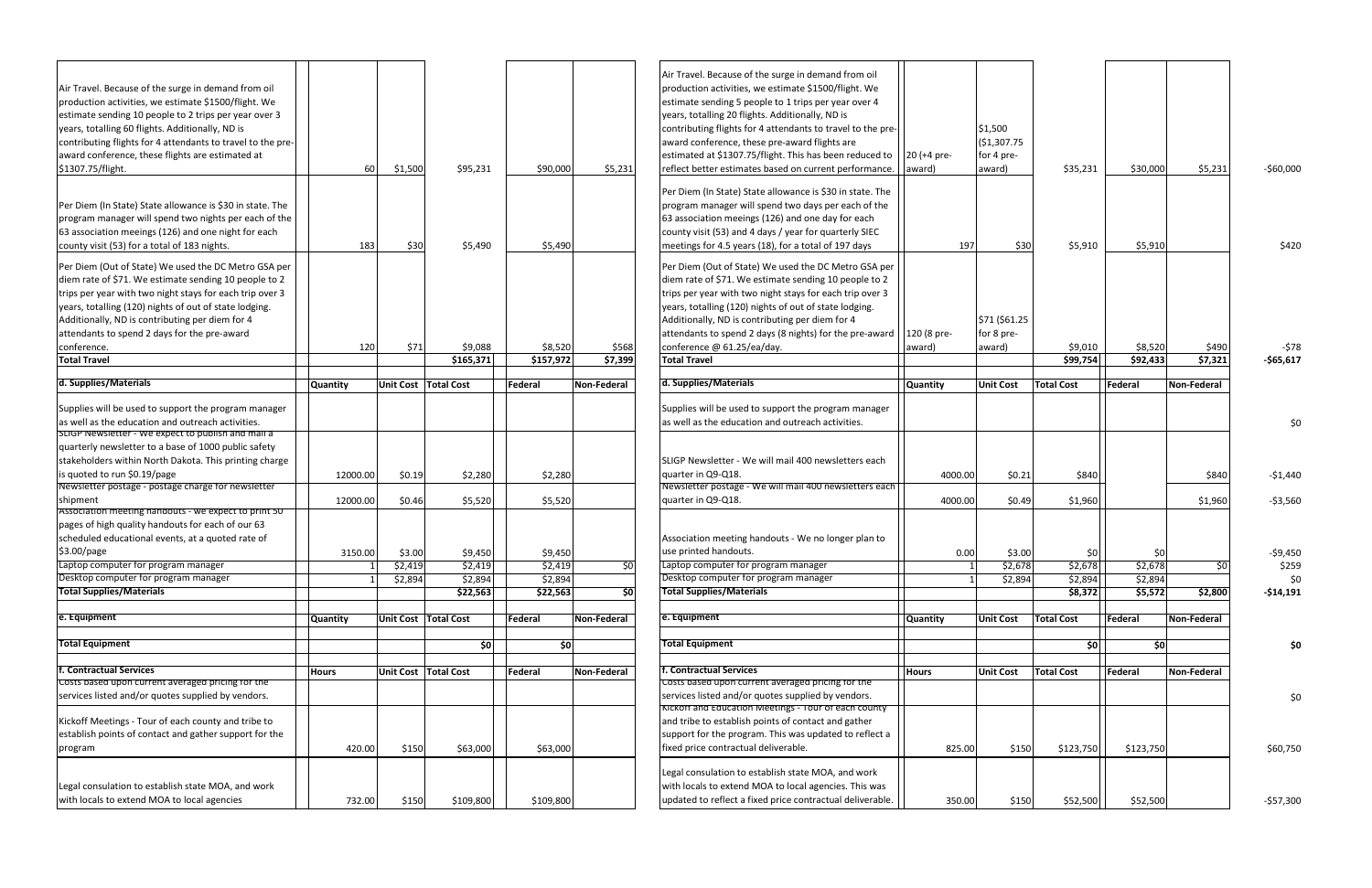|                                                              |          |          |                      |           |             | Governance Review Time - Review of each agencies                      |                 |                  |                   |           |            |
|--------------------------------------------------------------|----------|----------|----------------------|-----------|-------------|-----------------------------------------------------------------------|-----------------|------------------|-------------------|-----------|------------|
| Governance Review Time - Review of each agencies             |          |          |                      |           |             | governance structure and any mutual aid agreements                    |                 |                  |                   |           |            |
| governance structure and any mutual aid agreements           |          |          |                      |           |             | they may have. This was updated to reflect a fixed price              |                 |                  |                   |           |            |
| they may have                                                | 1830.00  | \$100    | \$183,000            | \$183,000 |             | contractual deliverable.                                              | 350.00          | \$75             | \$26,250          | \$26,250  |            |
|                                                              |          |          |                      |           |             |                                                                       |                 |                  |                   |           |            |
| Develop Governance Program - Analysis of governance          |          |          |                      |           |             | Develop Governance Program - Analysis of governance                   |                 |                  |                   |           |            |
| data to establish a statewide governannce model              | 100.00   | \$150    | \$15,000             | \$15,000  |             | data to establish a statewide governannce model                       | 100.00          | \$150            | \$15,000          | \$15,000  |            |
|                                                              |          |          |                      |           |             |                                                                       |                 |                  |                   |           |            |
| Phase II Asset Identification - identification of assets for |          |          |                      |           |             | Phase II Asset Identification - identification of assets for          |                 |                  |                   |           |            |
| potential FirstNet use                                       | 4575.00  | \$75     | \$343,125            | \$343,125 |             | potential FirstNet use is no longer a planned activity.               | 0.00            | \$75             | \$0               | \$0       |            |
|                                                              |          |          |                      |           |             |                                                                       |                 |                  |                   |           |            |
| Phase II data collection development - develop data          |          |          |                      |           |             | Phase II data collection development - develop data                   |                 |                  |                   |           |            |
| collection program to asses agency mobile data profile       | 175.00   | \$100    | \$17,500             | \$17,500  |             | collection program to asses agency mobile data profile                | 175.00          | \$100            | \$17,500          | \$17,500  |            |
| Phase II data collection implementation - implement          |          |          |                      |           |             | Phase II data collection implementation - implement                   |                 |                  |                   |           |            |
| agency mobile data assesments                                | 495.00   | \$75     | \$37,125             | \$37,125  |             | agency mobile data assesments                                         | 495.00          | \$75             | \$37,125          | \$37,125  |            |
| Phase II Activities (As defined by FirstNet) - Further       |          |          |                      |           |             | Phase II Activities (As defined by FirstNet) - Further                |                 |                  |                   |           |            |
| Phase II activities will be carried out as this phase is     |          |          |                      |           |             | Phase II activities will be carried out as this phase is              |                 |                  |                   |           |            |
|                                                              |          |          |                      |           |             |                                                                       |                 |                  |                   |           |            |
| defined                                                      | 700.00   | \$100    | \$70,000             |           | \$70,000    | defined. This source of match is no longer expected.                  | 0.00            | \$100            | \$0               |           |            |
| Contractor Travel - North Dakota provides contractors        |          |          |                      |           |             | Contractor Travel - North Dakota provides contractors                 |                 |                  |                   |           |            |
| reimbursement for travel expenses based on state             |          |          |                      |           |             | reimbursement for travel expenses based on state                      |                 |                  |                   |           |            |
| travel guidelines. These are estimated for the Kickoff       |          |          |                      |           |             | travel guidelines. These are estimated for the Kickoff                |                 |                  |                   |           |            |
|                                                              |          |          |                      |           |             |                                                                       |                 |                  |                   |           |            |
| tour schedule at 2 contractors, each doing 57 trips with     |          |          |                      |           |             | tour schedule at 2 contractors, each doing 57 trips with              |                 |                  |                   |           |            |
| hotel rate of \$69.70, daily per diem of \$30, and 400       |          |          |                      |           |             | hotel rate of \$74.70, daily per diem of \$30, and 400                |                 |                  |                   |           |            |
| vehicle miles at \$0.36/mile. for a daily rate of            |          |          |                      |           |             | vehicle miles at \$0.36/mile. for a daily rate of                     |                 |                  |                   |           |            |
| \$243.30/person                                              | 114.00   | \$243.30 | \$27,736             | \$27,736  |             | \$248.70/person<br>Project Plan Development - Contractor developes a  | 114.00          | \$248.70         | \$28,352          | \$28,352  |            |
|                                                              |          |          |                      |           |             | project plan for all provided SLIGP services.                         | 200.00          | \$75.00          |                   |           |            |
|                                                              |          |          |                      |           |             | Needs assesment activities - This includes a variety of               |                 |                  | \$15,000          | \$15,000  |            |
|                                                              |          |          |                      |           |             | surveys including developing a reliable public safety                 |                 |                  |                   |           |            |
|                                                              |          |          |                      |           |             | agency and point of contact list, developing a user                   |                 |                  |                   |           |            |
|                                                              |          |          |                      |           |             | broadband needs survey, developing statewide user                     |                 |                  |                   |           |            |
|                                                              |          |          |                      |           |             | groups for broadband needs, conducting focused                        |                 |                  |                   |           |            |
|                                                              |          |          |                      |           |             | agency needs interviews, and developing needs                         |                 |                  |                   |           |            |
|                                                              |          |          |                      |           |             | assesment reports.                                                    |                 |                  |                   |           |            |
|                                                              |          |          |                      |           |             | User participation tracking - tracking of non-state                   | 2000.00         | \$100.00         | \$200,000         | \$200,000 |            |
|                                                              |          |          |                      |           |             | participants at all FirstNet related meetings, conference             |                 |                  |                   |           |            |
|                                                              |          |          |                      |           |             | calls, and other activities.                                          | 550.00          | \$75.00          | \$41,250          | \$41,250  |            |
|                                                              |          |          |                      |           |             | Incident data gathering and analysis - gathering and                  |                 |                  |                   |           |            |
|                                                              |          |          |                      |           |             | standardizing public safety incident data from local CAD              |                 |                  |                   |           |            |
|                                                              |          |          |                      |           |             |                                                                       |                 |                  |                   |           |            |
|                                                              |          |          |                      |           |             | systems statewide.<br>Contractor project management - overall project | 600.00          | \$75.00          | \$45,000          | \$45,000  |            |
|                                                              |          |          |                      |           |             | management and status meetings                                        | 500.00          | \$75.00          | \$37,500          | \$37,500  |            |
|                                                              |          |          |                      |           |             | Develop phased build out priorities - working with local              |                 |                  |                   |           |            |
|                                                              |          |          |                      |           |             | and state level agencies to develop their priorities for a            |                 |                  |                   |           |            |
|                                                              |          |          |                      |           |             | phased build out                                                      | 600.00          | \$100.00         | \$60,000          | \$60,000  |            |
|                                                              |          |          |                      |           |             | State consultation support - support and analysis to                  |                 |                  |                   |           |            |
|                                                              |          |          |                      |           |             | participate in the state consultation process                         | 1200.00         | \$100.00         | \$120,000         | \$120,000 |            |
| <b>Total Contractual</b>                                     |          |          | \$866,286            | \$796,286 | \$70,000    | <b>Total Contractual</b>                                              |                 |                  | \$819,227         | \$819,227 |            |
|                                                              |          |          |                      |           |             |                                                                       |                 |                  |                   |           |            |
| f. Other                                                     | Quantity |          | Unit Cost Total Cost | Federal   | Non-Federal | f. Other                                                              | <b>Quantity</b> | <b>Unit Cost</b> | <b>Total Cost</b> | Federal   | Non-Federa |
|                                                              |          |          |                      |           |             |                                                                       |                 |                  |                   |           |            |

| f. Other                                                                                                           | Quantity |          | Unit Cost Total Cost | Federal   | Non-Federal | f. Other                                                                                                           | Quantity | <b>Unit Cost</b> | <b>Total Cost</b> | Federal   | Non-Federal |             |
|--------------------------------------------------------------------------------------------------------------------|----------|----------|----------------------|-----------|-------------|--------------------------------------------------------------------------------------------------------------------|----------|------------------|-------------------|-----------|-------------|-------------|
|                                                                                                                    |          |          |                      |           |             |                                                                                                                    |          |                  |                   |           |             |             |
| <b>Total Contractual</b>                                                                                           |          |          | \$866,286            | \$796,286 | \$70,000    | <b>Total Contractual</b>                                                                                           |          |                  | \$819,227         | \$819,227 | \$0         | $-547,059$  |
|                                                                                                                    |          |          |                      |           |             | participate in the state consultation process                                                                      | 1200.00  | \$100.00         | \$120,000         | \$120,000 |             | \$120,000   |
|                                                                                                                    |          |          |                      |           |             | State consultation support - support and analysis to                                                               |          |                  |                   |           |             |             |
|                                                                                                                    |          |          |                      |           |             | phased build out                                                                                                   | 600.00   | \$100.00         | \$60,000          | \$60,000  |             | \$60,000    |
|                                                                                                                    |          |          |                      |           |             | and state level agencies to develop their priorities for a                                                         |          |                  |                   |           |             |             |
|                                                                                                                    |          |          |                      |           |             | Develop phased build out priorities - working with local                                                           |          |                  |                   |           |             | \$37,500    |
|                                                                                                                    |          |          |                      |           |             | management and status meetings                                                                                     | 500.00   | \$75.00          | \$37,500          | \$37,500  |             |             |
|                                                                                                                    |          |          |                      |           |             | systems statewide.<br>Contractor project management - overall project                                              | 600.00   | \$75.00          | \$45,000          | \$45,000  |             | \$45,000    |
|                                                                                                                    |          |          |                      |           |             | standardizing public safety incident data from local CAD                                                           |          |                  |                   |           |             |             |
|                                                                                                                    |          |          |                      |           |             | Incident data gathering and analysis - gathering and                                                               |          |                  |                   |           |             |             |
|                                                                                                                    |          |          |                      |           |             | calls, and other activities.                                                                                       | 550.00   | \$75.00          | \$41,250          | \$41,250  |             | \$41,250    |
|                                                                                                                    |          |          |                      |           |             | participants at all FirstNet related meetings, conference                                                          |          |                  |                   |           |             |             |
|                                                                                                                    |          |          |                      |           |             | User participation tracking - tracking of non-state                                                                |          |                  |                   |           |             |             |
|                                                                                                                    |          |          |                      |           |             | assesment reports.                                                                                                 | 2000.00  | \$100.00         | \$200,000         | \$200,000 |             | \$200,000   |
|                                                                                                                    |          |          |                      |           |             | agency needs interviews, and developing needs                                                                      |          |                  |                   |           |             |             |
|                                                                                                                    |          |          |                      |           |             | groups for broadband needs, conducting focused                                                                     |          |                  |                   |           |             |             |
|                                                                                                                    |          |          |                      |           |             | broadband needs survey, developing statewide user                                                                  |          |                  |                   |           |             |             |
|                                                                                                                    |          |          |                      |           |             | agency and point of contact list, developing a user                                                                |          |                  |                   |           |             |             |
|                                                                                                                    |          |          |                      |           |             | surveys including developing a reliable public safety                                                              |          |                  |                   |           |             |             |
|                                                                                                                    |          |          |                      |           |             | <u> Neeus assesment activities - This includes a variety of</u>                                                    |          |                  |                   |           |             |             |
|                                                                                                                    |          |          |                      |           |             | project plan for all provided SLIGP services.                                                                      | 200.00   | \$75.00          | \$15,000          | \$15,000  |             | \$15,000    |
|                                                                                                                    |          |          |                      |           |             | Project Plan Development - Contractor developes a                                                                  |          |                  |                   |           |             |             |
| \$243.30/person                                                                                                    | 114.00   | \$243.30 | \$27,736             | \$27,736  |             | \$248.70/person                                                                                                    | 114.00   | \$248.70         | \$28,352          | \$28,352  |             | \$616       |
| vehicle miles at \$0.36/mile. for a daily rate of                                                                  |          |          |                      |           |             | vehicle miles at \$0.36/mile. for a daily rate of                                                                  |          |                  |                   |           |             |             |
| hotel rate of \$69.70, daily per diem of \$30, and 400                                                             |          |          |                      |           |             | hotel rate of \$74.70, daily per diem of \$30, and 400                                                             |          |                  |                   |           |             |             |
| tour schedule at 2 contractors, each doing 57 trips with                                                           |          |          |                      |           |             | tour schedule at 2 contractors, each doing 57 trips with                                                           |          |                  |                   |           |             |             |
| travel guidelines. These are estimated for the Kickoff                                                             |          |          |                      |           |             | travel guidelines. These are estimated for the Kickoff                                                             |          |                  |                   |           |             |             |
| reimbursement for travel expenses based on state                                                                   |          |          |                      |           |             | reimbursement for travel expenses based on state                                                                   |          |                  |                   |           |             |             |
| Contractor Travel - North Dakota provides contractors                                                              |          |          |                      |           |             | Contractor Travel - North Dakota provides contractors                                                              |          |                  |                   |           |             |             |
|                                                                                                                    |          |          |                      |           |             |                                                                                                                    |          |                  |                   |           |             |             |
| defined                                                                                                            | 700.00   | \$100    | \$70,000             |           | \$70,000    | defined. This source of match is no longer expected.                                                               | 0.00     | \$100            | \$0               |           | \$0         | -\$70,000   |
| Phase II Activities (As defined by FirstNet) - Further<br>Phase II activities will be carried out as this phase is |          |          |                      |           |             | Phase II Activities (As defined by FirstNet) - Further<br>Phase II activities will be carried out as this phase is |          |                  |                   |           |             |             |
|                                                                                                                    |          |          |                      |           |             |                                                                                                                    |          |                  |                   |           |             |             |
| agency mobile data assesments                                                                                      | 495.00   | \$75     | \$37,125             | \$37,125  |             | agency mobile data assesments                                                                                      | 495.00   | \$75             | \$37,125          | \$37,125  |             | \$0         |
| Phase II data collection implementation - implement                                                                |          |          |                      |           |             | Phase II data collection implementation - implement                                                                |          |                  |                   |           |             |             |
| collection program to asses agency mobile data profile                                                             | 175.00   | \$100    | \$17,500             | \$17,500  |             | collection program to asses agency mobile data profile                                                             | 175.00   | \$100            | \$17,500          | \$17,500  |             | \$0         |
| Phase II data collection development - develop data                                                                |          |          |                      |           |             | Phase II data collection development - develop data                                                                |          |                  |                   |           |             |             |
| potential FirstNet use                                                                                             | 4575.00  | \$75     | \$343,125            | \$343,125 |             | potential FirstNet use is no longer a planned activity.                                                            | 0.00     | \$75             | \$0               | \$0       |             | $-5343,125$ |
| Phase II Asset Identification - identification of assets for                                                       |          |          |                      |           |             | Phase II Asset Identification - identification of assets for                                                       |          |                  |                   |           |             |             |
|                                                                                                                    |          |          |                      |           |             |                                                                                                                    |          |                  |                   |           |             | \$0         |
| data to establish a statewide governannce model                                                                    | 100.00   | \$150    | \$15,000             | \$15,000  |             | data to establish a statewide governannce model                                                                    | 100.00   | \$150            | \$15,000          | \$15,000  |             |             |
| Develop Governance Program - Analysis of governance                                                                |          |          |                      |           |             | Develop Governance Program - Analysis of governance                                                                |          |                  |                   |           |             |             |
| they may have                                                                                                      | 1830.00  | \$100    | \$183,000            | \$183,000 |             | contractual deliverable.                                                                                           | 350.00   | \$75             | \$26,250          | \$26,250  |             | $-$156,750$ |
| governance structure and any mutual aid agreements                                                                 |          |          |                      |           |             | they may have. This was updated to reflect a fixed price                                                           |          |                  |                   |           |             |             |
| Governance Review Time - Review of each agencies                                                                   |          |          |                      |           |             | governance structure and any mutual aid agreements                                                                 |          |                  |                   |           |             |             |
|                                                                                                                    |          |          |                      |           |             |                                                                                                                    |          |                  |                   |           |             |             |
|                                                                                                                    |          |          |                      |           |             | Governance Review Time - Review of each agencies                                                                   |          |                  |                   |           |             |             |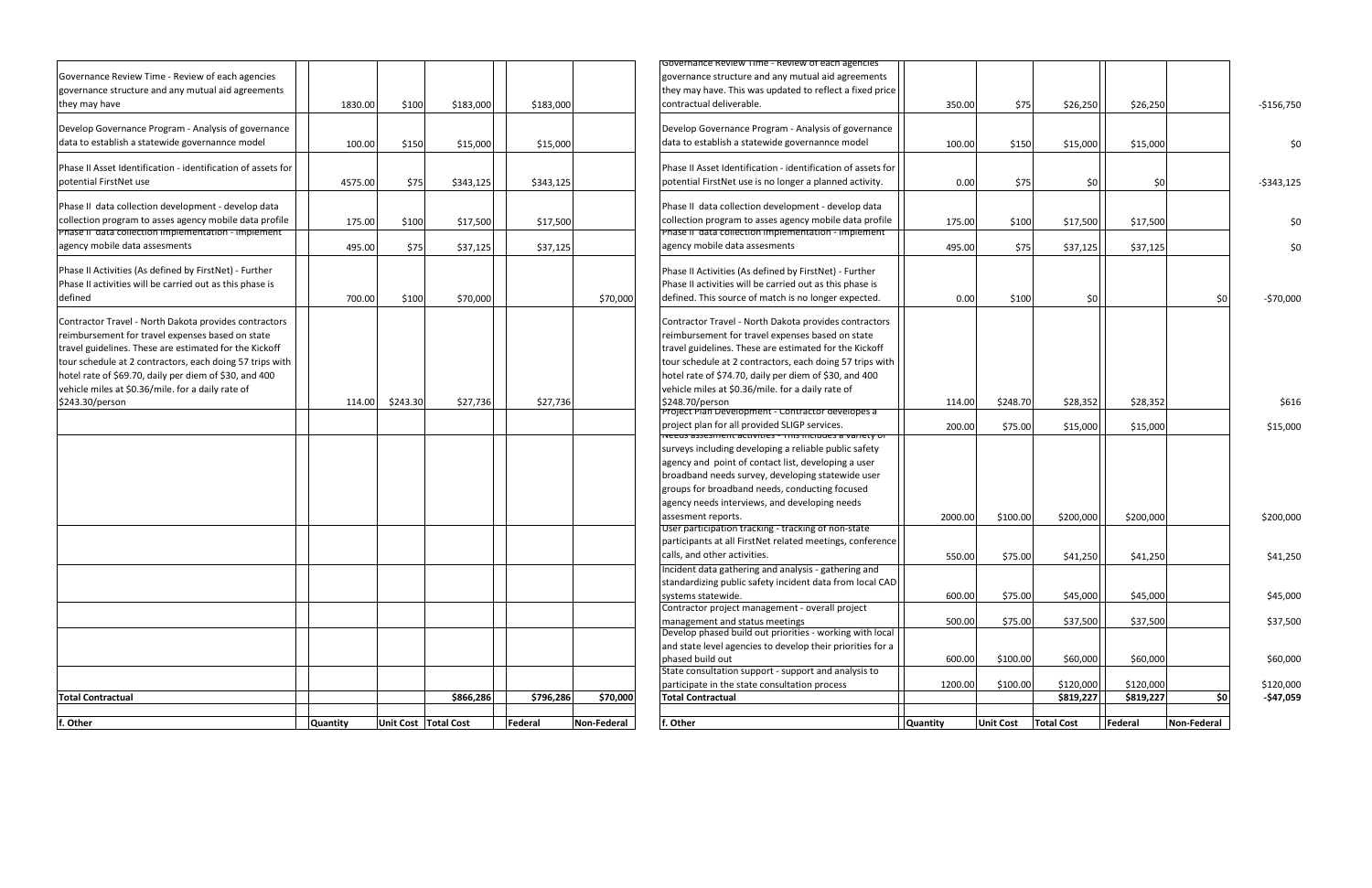|                                                                                                             |        |       | \$1,459,969 | \$1,167,975 | \$291,994 |                                                                                                                |        |       | \$1,459,969 | \$1,167,975 | \$291,994 |            |
|-------------------------------------------------------------------------------------------------------------|--------|-------|-------------|-------------|-----------|----------------------------------------------------------------------------------------------------------------|--------|-------|-------------|-------------|-----------|------------|
| <b>Total Other</b>                                                                                          |        |       | \$164,774   | \$50,520    | \$114,254 | <b>Total Other</b>                                                                                             |        |       | \$275,500   | \$28,500    | \$247,000 | \$110,726  |
| rate available in our secure state datacenter.                                                              | 36     | \$500 | \$18,000    |             | \$18,000  | match from the project.                                                                                        |        | \$500 | ŚC          |             | \$0       | $-518,000$ |
| needed for data collection activities. This is the smallest                                                 |        |       |             |             |           | Application Hosting - We have removed this source of                                                           |        |       |             |             |           |            |
| instance to host our project website and any tools                                                          |        |       |             |             |           |                                                                                                                |        |       |             |             |           |            |
| Application Hosting - We will use one state server                                                          |        |       |             |             |           |                                                                                                                |        |       |             |             |           |            |
| collection activities.                                                                                      | 2,533  | \$38  | \$96,254    |             | \$96,254  | better estimates based on current performance.                                                                 | 6,500  | \$38  | \$247,000   |             | \$247,000 | \$150,746  |
| Local Staff Time - Local staff are estimated to attend<br>many meetings, provide assistance performing data |        |       |             |             |           | many meetings, provide assistance performing data<br>collection activities. This item was increased to reflect |        |       |             |             |           |            |
|                                                                                                             |        |       |             |             |           | Local Staff Time - Local staff are estimated to attend                                                         |        |       |             |             |           |            |
| \$100/month average                                                                                         | 36     | \$40  | \$1,440     | \$1,440     |           | \$100/month average                                                                                            |        | \$0   | \$0         | \$0         |           | $-51,440$  |
| Office internet/data service for Contractors, estimating                                                    |        |       |             |             |           | Office internet/data service for Contractors, estimating                                                       |        |       |             |             |           |            |
| data service                                                                                                | 36     | \$110 | \$3,960     | \$3,960     |           | data service for 4.5 years.                                                                                    | 108    | \$55  | \$5,940     | \$5,940     |           | \$1,980    |
| Mobile Phone service for Contractors, \$75/month with                                                       |        |       |             |             |           | Mobile Phone service, \$55/month for two lines with                                                            |        |       |             |             |           |            |
| historical PM workload on other NTIA grant programs.                                                        | 480.00 | \$94  | \$45,120    | \$45,120    |           | current performance.                                                                                           | 240.00 | \$94  | \$22,560    | \$22,560    |           | $-522,560$ |
| estimate using 480 hours of this service based on our                                                       |        |       |             |             |           | This was reduced to reflect better estimates based on                                                          |        |       |             |             |           |            |
| other Federal programs that ND is involved in. We                                                           |        |       |             |             |           | historical PM workload on other NTIA grant programs.                                                           |        |       |             |             |           |            |
| we categorize our project management service as<br>category Other using the same rate that is billed to     |        |       |             |             |           | other Federal programs that ND is involved in. We<br>estimate using 240 hours of this service based on our     |        |       |             |             |           |            |
| service across any Federal programs. Because of this,                                                       |        |       |             |             |           | category Other using the same rate that is billed to                                                           |        |       |             |             |           |            |
| of OMB A-21 to charge the same rate for the same                                                            |        |       |             |             |           | we categorize our project management service as                                                                |        |       |             |             |           |            |
| Project Management - North Dakota is required by D. 1                                                       |        |       |             |             |           | service across any Federal programs. Because of this,                                                          |        |       |             |             |           |            |
|                                                                                                             |        |       |             |             |           | of OMB A-21 to charge the same rate for the same                                                               |        |       |             |             |           |            |
|                                                                                                             |        |       |             |             |           | Project Management - North Dakota is required by D. 1                                                          |        |       |             |             |           |            |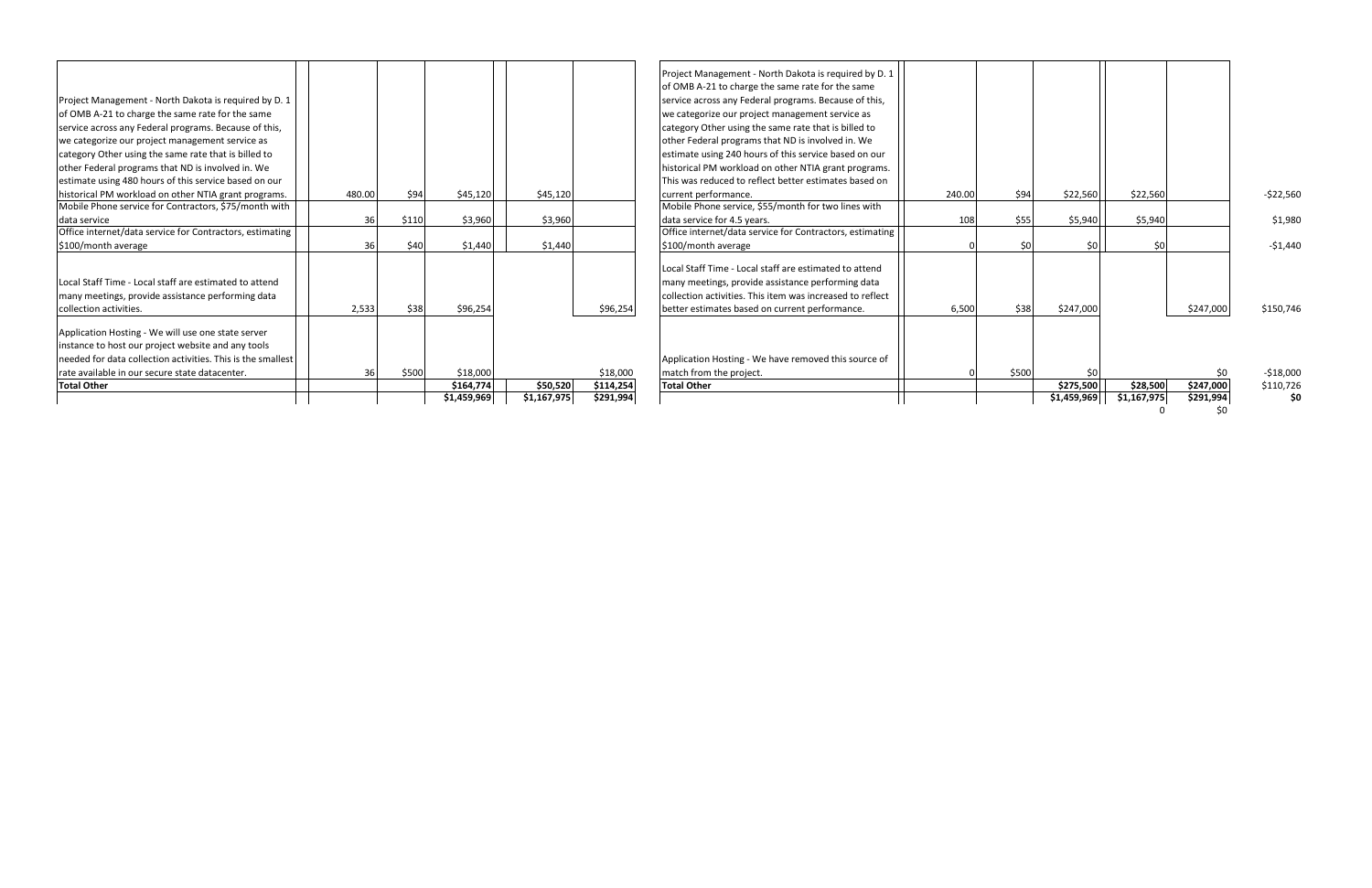## **North Dakota Revised Budget Narrative**

### **Revised Budget Narrative**

| Personnel    |           |
|--------------|-----------|
| Federal:     | \$167,100 |
| Non-Federal: | \$26,220  |
| Total:       | \$193,320 |

See the Detailed Budget Spreadsheet for calculations.

Program Manager: (Federal)The Program Manager will spend 44% of their time over 4.5 years coordinating contractors and engaging stakeholders. Salary is \$84,394. Program manager salary is no longer being used as a source of match.

State Staff Meeting Hours (non-Federal, State service fund) This includes state staff members who will be attending or assisting with meetings related to SLIGP activities. These are estimates for the time dedicated to SLIGP activities, not the entire meeting length. Examples of these meetings are SIEC, ND 911 Association, and the ND Emergency Services Communications Coordinating Committee.

Pre-award activities (non-Federal, State service fund) This includes state staff members time spent preparing the SLIGP application, and time spent attending the official FirstNet regional meeting in Denver.

#### **Fringe**

| <i>Federal:</i> | \$55,143 |
|-----------------|----------|
| Non-Federal:    | \$8,653  |
| Total:          | \$63,796 |

Current estimated state employee fringe rates are at 33% of salary. See the Detailed Budget Spreadsheet for calculations.

## **Travel**

| <i>Federal:</i> | \$92,433 |
|-----------------|----------|
| Non-Federal:    | \$7,321  |
| Total:          | \$99,754 |

See the Detailed Budget Spreadsheet for calculations.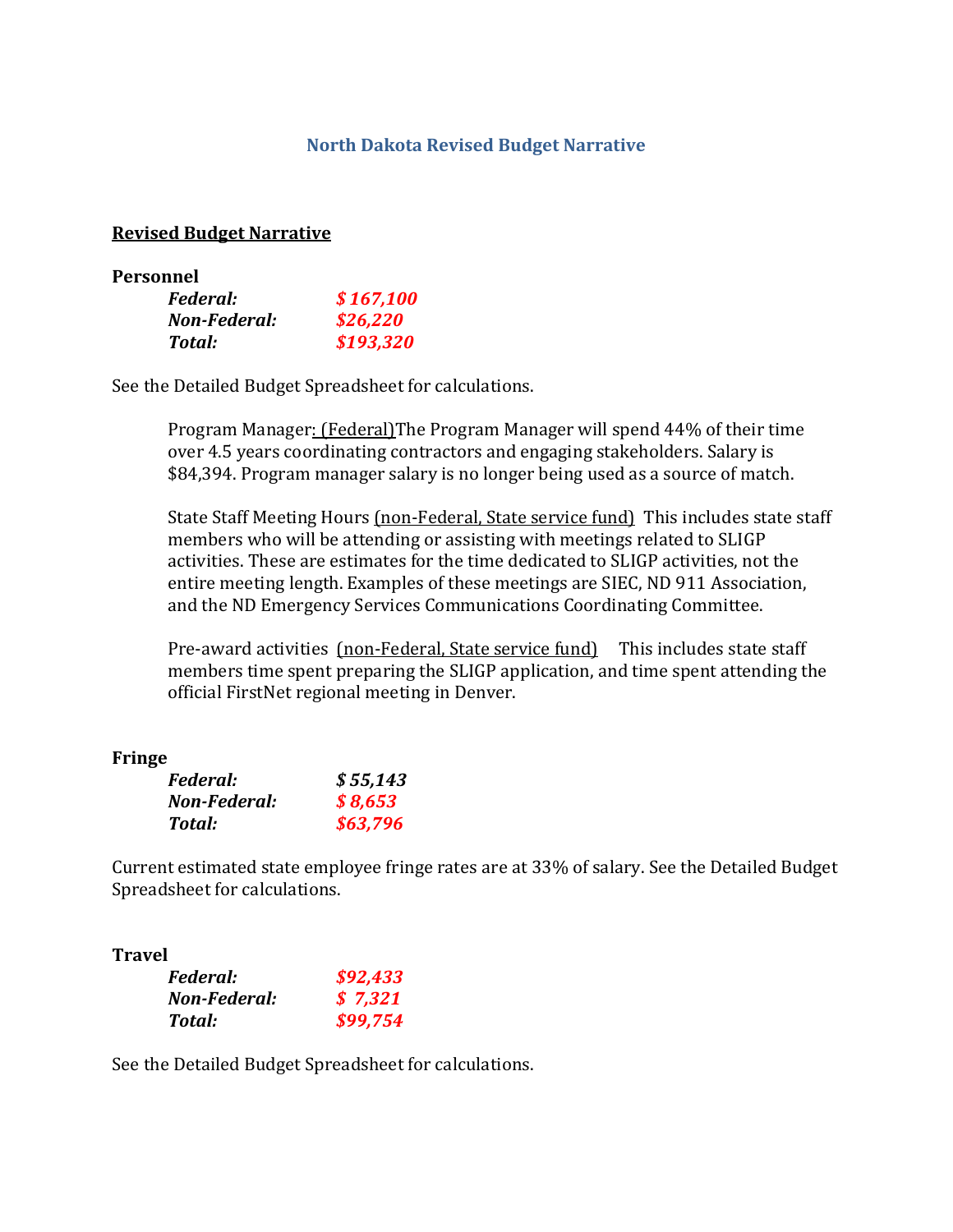- Vehicle. (Federal) The program manager manager will travel to each county and tribe for a kickoff meeting as well as quarterly attendance at association meetings, totaling 120 trips @ 400 miles.
- In state Lodging (Federal)North Dakota has pre-negotiated state hotel rates of \$74.70 statewide. The program manager will spend 20 nights each year over 4.5 years. The state hotel rate has been increased to reflect the current contracted rate and the number of stays has been reduced to reflect better estimates based on current performance.
- Out of state Lodging (Federal)We used the average GSA maximum lodging rate for DC metro from Jan-Aug 2013 to calculate \$200/night. We estimate sending 10 people to 2 trips per year with two night stays for each trip over 3 years, totaling (120) nights of out of state lodging.
- Out of state Lodging (non-Federal, in kind, State service fund) ND is contributing lodging for 4 attendants to spend 2 nights hotel stay for the preaward conference.
- Air Travel. (Federal)Because of the surge in demand from oil production activities, we estimate \$1500/flight. We estimate sending 5 people to 1 trips per year over 4 years, totaling 20 flights.
- Air Travel. (non-Federal, in kind, State service fund), ND is contributing flights for 4 attendants to travel to the pre-award conference, these preaward flights are estimated at \$1307.75/flight. This has been reduced to reflect better estimates based on current performance.
- In state Per Diem (Federal) State allowance is \$30 in state. The program manager will spend two nights per each of the 63 association meetings (126) and one night for each county visit (53) for a total of 197 days.
- Out of state Per Diem (Federal)We used the DC Metro GSA per diem rate of \$71. We estimate sending 10 people to 2 trips per year with two night stays for each trip over 3 years, totaling (120) nights of out of state lodging.
- Out of state Per Diem (non-Federal, in kind, State service fund) ND is contributing per diem for 4 attendants to spend 2 days for the pre-award conference @ 61.25/ea/day.

# **Equipment**

| Federal:     | \$0 |
|--------------|-----|
| Non-Federal: | \$0 |
| Total:       | \$0 |

We do not plan to have any equipment costs for this grant program.

# **Supplies**

| <i>Federal:</i> | \$5,572 |
|-----------------|---------|
| Non-Federal:    | \$2,800 |
| Total:          | \$8,372 |

Supplies will be used to support the program manager as well as the education and outreach activities. See the Detailed Budget Spreadsheet for calculations.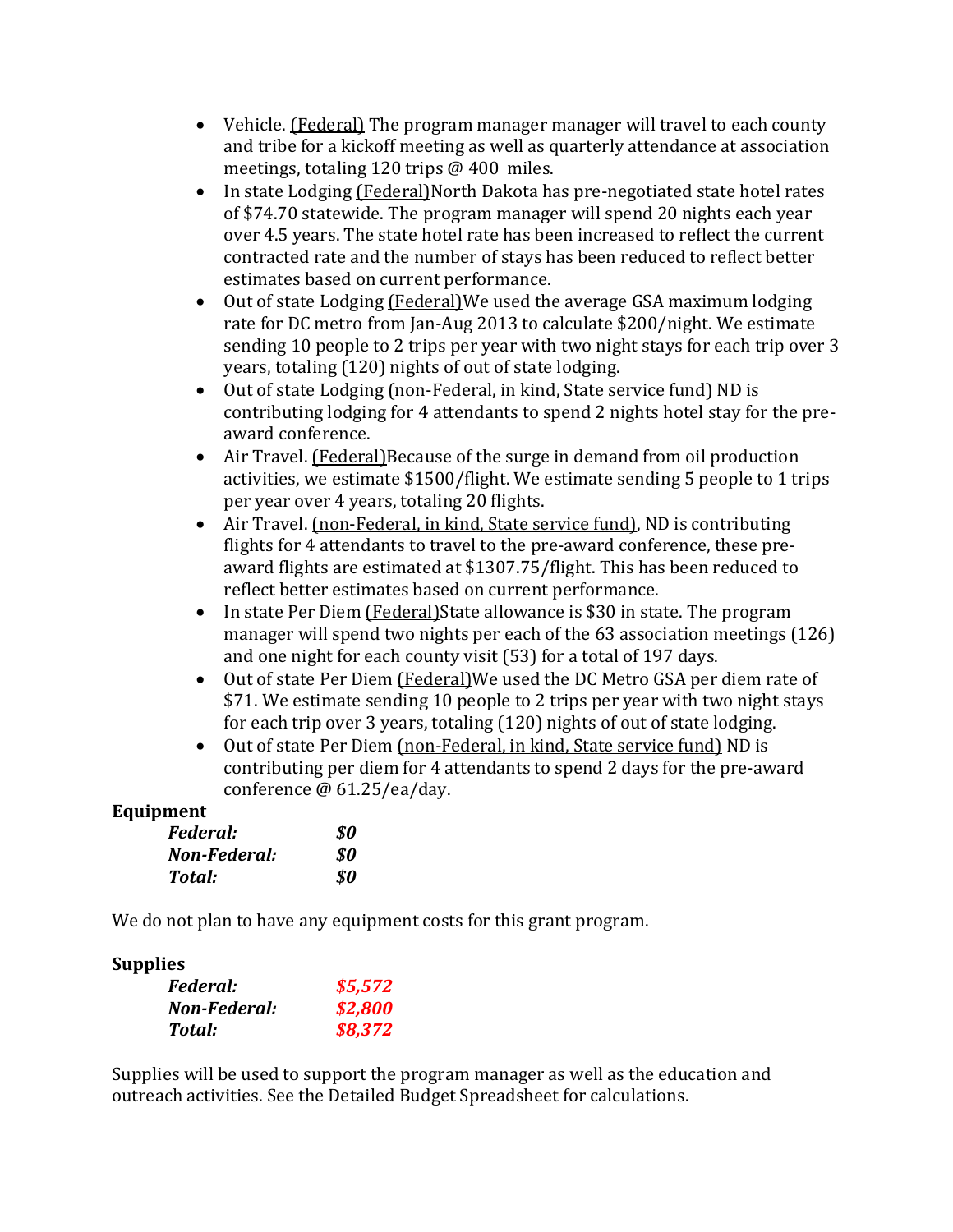- SLIGP Newsletter (non-Federal, in kind, State service fund) We will mail 400 newsletters each quarter in Q9-Q18 at a printed/stuffed rate of \$0.21/newsletter.
- Newsletter postage (non-Federal, in kind, State service fund) We will mail 400 newsletters each quarter in Q9-Q18 at postage rate of \$0.49/newsletter.
- Association meeting handouts We no longer plan to use printed handouts.
- Laptop computer for program manager (Federal)
- Desktop computer for program manager (Federal)

# **Contractual**

| <i>Federal:</i> | \$819,227 |
|-----------------|-----------|
| Non-Federal:    | SO.       |
| Total:          | \$819,227 |

Costs based upon current averaged pricing for the services listed and/or quotes supplied by vendors. See the Detailed Budget Spreadsheet for calculations. Each of these tasks is a deliverable under a single contract.

- Kickoff and Education Meetings (Federal) Tour of each county and tribe to establish points of contact and gather support for the program. This was updated to reflect a fixed price contractual deliverable.
- Legal consultation to establish state MOA, and work with locals to extend MOA to local agencies. (Federal) This was updated to reflect a fixed price contractual deliverable.
- Governance Review Time (Federal) Review of each agencies governance structure and any mutual aid agreements they may have. This was updated to reflect a fixed price contractual deliverable.
- Develop Governance Program (Federal)- Analysis of governance data to establish a statewide governance model
- Phase II Asset Identification identification of assets for potential FirstNet use is no longer a planned activity.
- Phase II data collection development develop data collection program to assess agency mobile data profile (Federal)
- Phase II data collection implementation implement agency mobile data assessments (Federal)
- Phase II Activities Further Phase II activities will be carried out as this phase is defined. This source of match is no longer expected.
- Contractor Travel (Federal)- North Dakota provides contractors reimbursement for travel expenses based on state travel guidelines. These are estimated for the Kickoff tour schedule at 2 contractors, each doing 57 trips with hotel rate of \$69.70, daily per diem of \$30, and 400 vehicle miles at \$0.36/mile. for a daily rate of \$243.30/person
- Project Plan Development (Federal) Contractor develops a project plan for all provided SLIGP services.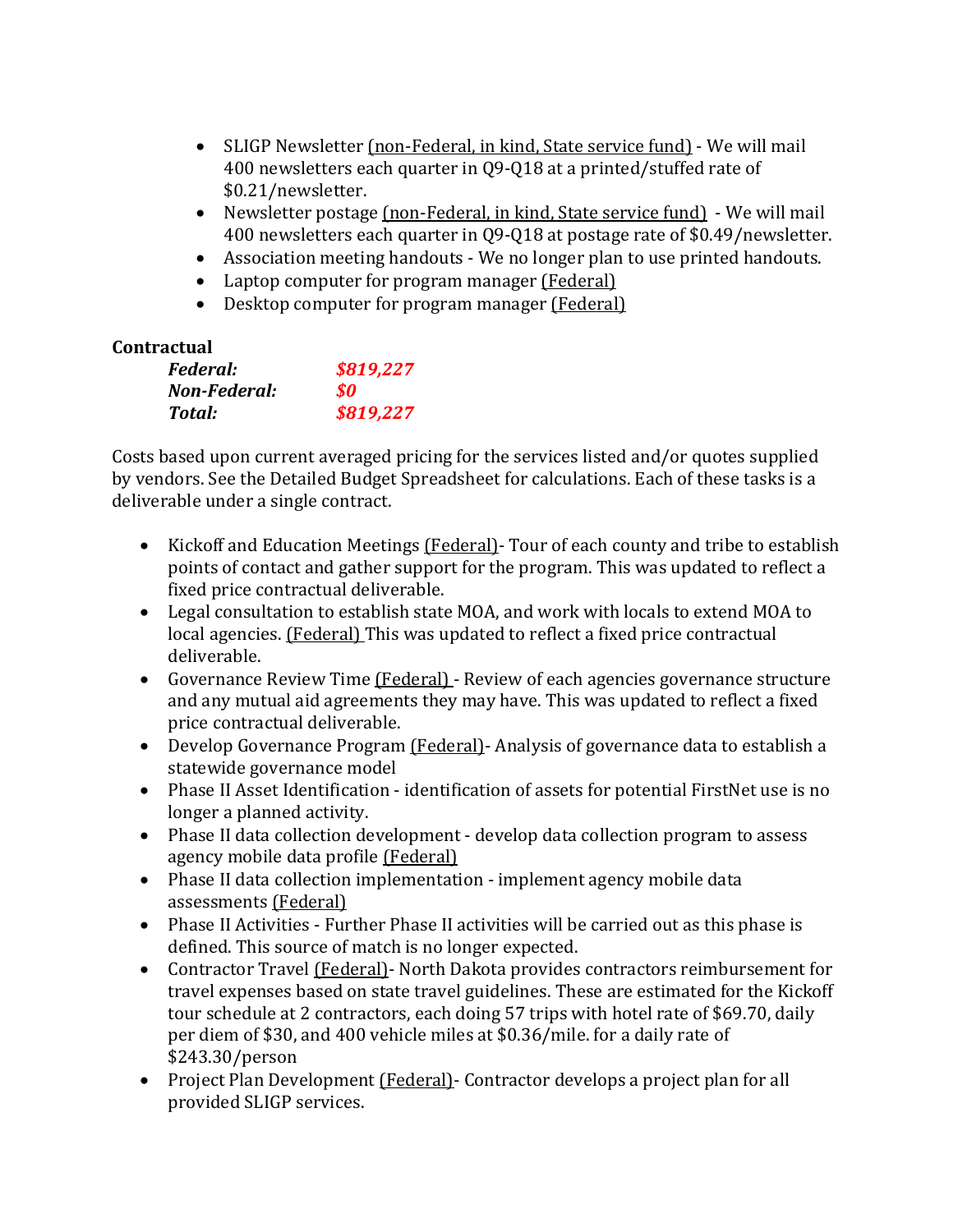- Needs assessment activities (Federal) This includes a variety of surveys including developing a reliable public safety agency and point of contact list, developing a user broadband needs survey, developing statewide user groups for broadband needs, conducting focused agency needs interviews, and developing needs assessment reports.
- User participation tracking (Federal) tracking of non-state participants at all FirstNet related meetings, conference calls, and other activities.
- Incident data gathering and analysis (Federal)- gathering and standardizing public safety incident data from local CAD systems statewide.
- Contractor project management (Federal) overall project management and status meetings
- Develop phased build out priorities(Federal) working with local and state level agencies to develop their priorities for a phased build out
- State consultation support(Federal) support and analysis to participate in the state consultation process

# **Construction**

| Federal:     | \$0 |
|--------------|-----|
| Non-Federal: | SO. |
| Total:       | SO. |

We do not plan to have any construction costs for this grant program.

## **Other**

| <i>Federal:</i> | \$28,500  |
|-----------------|-----------|
| Non-Federal:    | \$247,000 |
| Total:          | \$275,500 |

See the Detailed Budget Spreadsheet for calculations.

- Project Management (Federal) North Dakota is required by D. 1 of OMB A-21 to charge the same rate for the same service across any Federal programs. Because of this, we categorize our project management service as category Other using the same rate that is billed to other Federal programs that ND is involved in. We estimate using 240 hours of this service based on our historical PM workload on other NTIA grant programs. This was reduced to reflect better estimates based on current performance.
- Mobile Phone service (Federal), 2 lines at \$55/month/ea. with data service
- Local Staff Time (non-Federal, In kind, state and local general funds) Other state agency and local staff are estimated to attend many meetings, provide assistance performing data collection activities. As of the most recent quarter prior to this revision, we had totaled 5,100 hours of Local Staff Volunteer time. Projecting the phase II data collection, we estimate Q8 and Q9 will each have 200 local staff reached for 3 hours each for an additional 1200 hours and in Q10-19 we will reach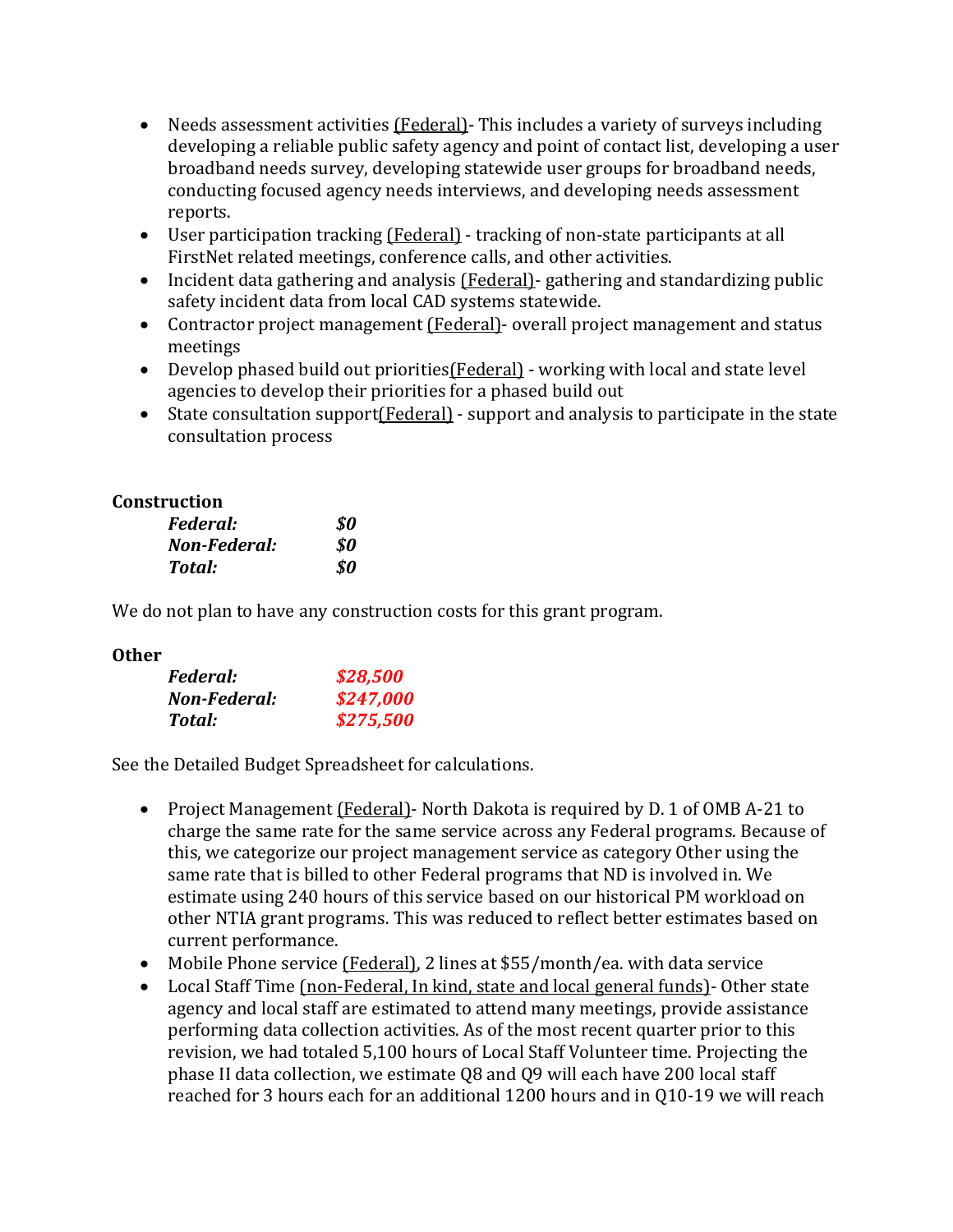an additional 20/quarter for an hour each, adding another 200 hours and totaling 6,500 hours. Each time we add a new person to our match list, we make sure to ask them if their position receives any federal fund support. We do not add them if they do. We calculate all time using BLA wage statistics.

## **Indirect**

| Federal:     | \$0 |
|--------------|-----|
| Non-Federal: | SO. |
| Total:       | SO. |

We do not plan to have any construction costs for this grant program.

## **TOTALS**

| <i>Federal:</i> | \$1,167,975 |
|-----------------|-------------|
| Non-Federal:    | \$291,994   |
| Total:          | \$1,459,969 |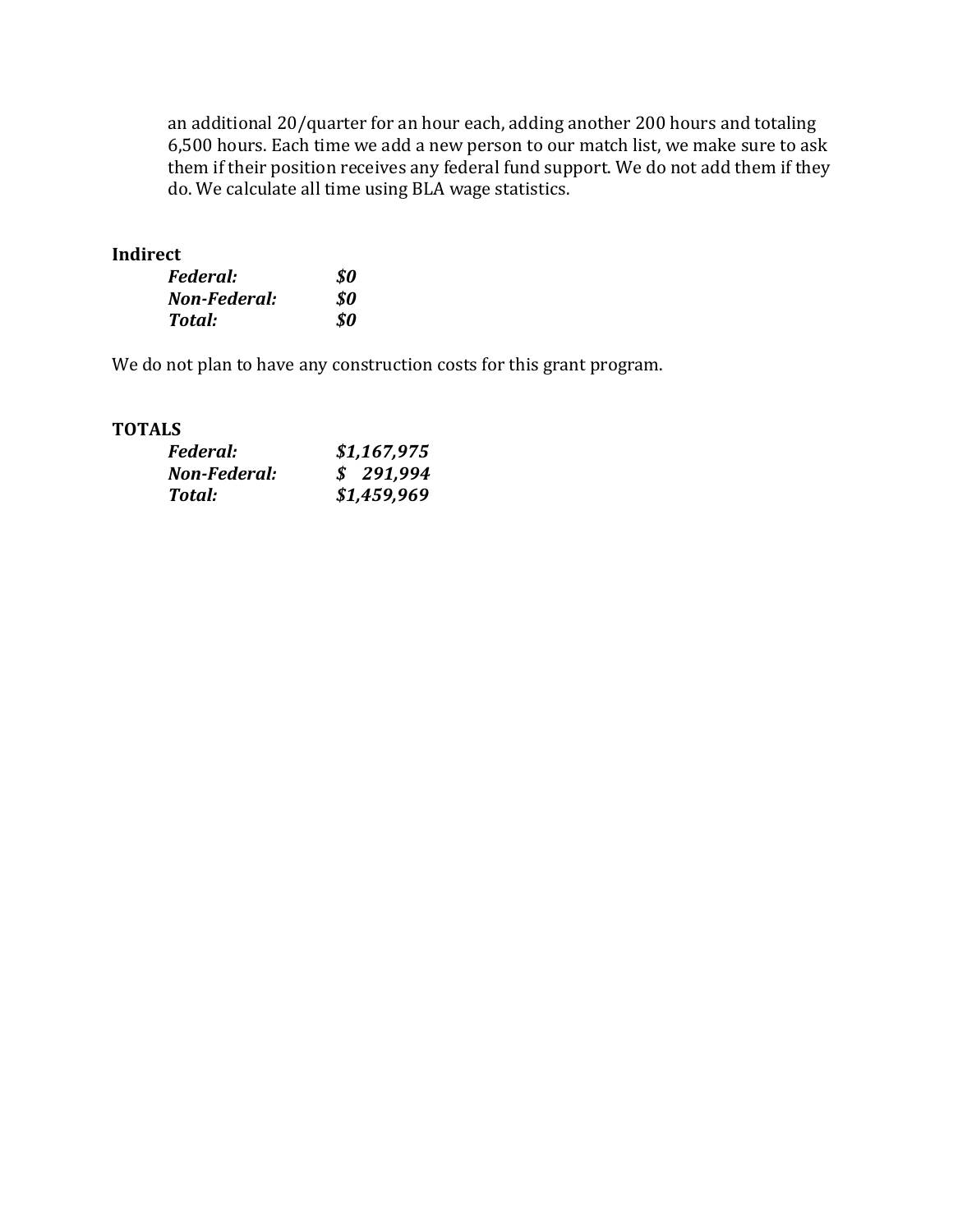## **BUDGET INFORMATION - Non-Construction Programs**

OMB Number: 4040-0006 Expiration Date: 06/30/2014

|    | <b>SECTION A - BUDGET SUMMARY</b>                      |                                                             |     |                                    |                          |                    |                              |                 |  |                    |  |              |  |  |  |  |  |
|----|--------------------------------------------------------|-------------------------------------------------------------|-----|------------------------------------|--------------------------|--------------------|------------------------------|-----------------|--|--------------------|--|--------------|--|--|--|--|--|
|    | <b>Grant Program</b><br><b>Function or</b><br>Activity | <b>Catalog of Federal<br/>Domestic Assistance</b><br>Number |     | <b>Estimated Unobligated Funds</b> |                          |                    | <b>New or Revised Budget</b> |                 |  |                    |  |              |  |  |  |  |  |
|    | (a)                                                    | (b)                                                         |     | Federal<br>(c)                     |                          | Non-Federal<br>(d) |                              | Federal<br>(e)  |  | Non-Federal<br>(n) |  | Total<br>(g) |  |  |  |  |  |
|    | 1.5L                                                   | 11:549                                                      | 1\$ | $0.00$ \$                          |                          | 0.00               | l\$                          | 1,167,975.00 \$ |  | 291,994.00 \$      |  | 1,459,969.00 |  |  |  |  |  |
| 2. |                                                        |                                                             |     |                                    |                          |                    |                              |                 |  |                    |  |              |  |  |  |  |  |
| 3. |                                                        |                                                             |     |                                    |                          |                    |                              |                 |  |                    |  |              |  |  |  |  |  |
| 4. |                                                        |                                                             |     |                                    |                          |                    |                              |                 |  |                    |  |              |  |  |  |  |  |
| 5. | <b>Totals</b>                                          |                                                             | \$  |                                    | $\vert \mathsf{s} \vert$ |                    | l\$                          | 1,167,975.00 \$ |  | $291,994.00$ \$    |  | 1,459,969.00 |  |  |  |  |  |

Standard Form 424A (Rev. 7-97)

Prescribed by OMB (Circular A -102) Page 1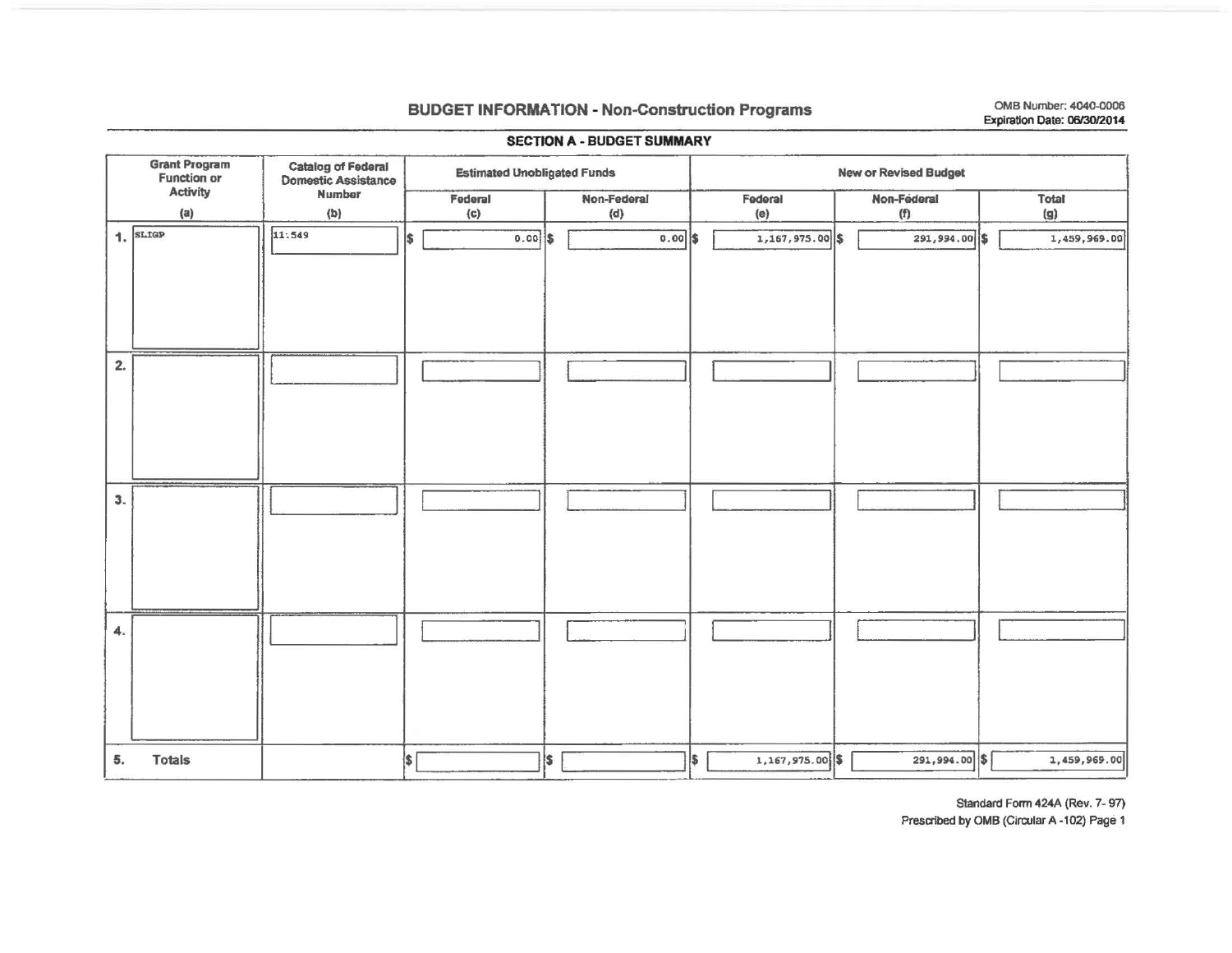| <b>SECTION C - NON-FEDERAL RESOURCES</b>                        |                                                                                 |     |                                             |     |                               |         |                   |     |                    |  |  |  |  |
|-----------------------------------------------------------------|---------------------------------------------------------------------------------|-----|---------------------------------------------|-----|-------------------------------|---------|-------------------|-----|--------------------|--|--|--|--|
| (a) Grant Program                                               |                                                                                 |     | (b) Applicant                               |     | (c) State                     |         | (d) Other Sources |     | (e)TOTALS          |  |  |  |  |
| SLIGP<br>8.                                                     |                                                                                 | I\$ |                                             | S   | 42,194.00 \$                  |         | 249,800.00        |     | 291,994.00         |  |  |  |  |
| 9.                                                              |                                                                                 |     |                                             |     |                               |         |                   |     |                    |  |  |  |  |
| 10.                                                             |                                                                                 |     |                                             |     |                               |         |                   |     |                    |  |  |  |  |
| 11.                                                             |                                                                                 |     |                                             |     |                               |         |                   |     |                    |  |  |  |  |
| 12. TOTAL (sum of lines 8-11)                                   |                                                                                 | Ŝ   |                                             | l\$ | $42,194.00$ \$                |         | 249,800.00 \$     |     | 291,994.00         |  |  |  |  |
|                                                                 |                                                                                 |     | <b>SECTION D - FORECASTED CASH NEEDS</b>    |     |                               |         |                   |     |                    |  |  |  |  |
|                                                                 | <b>Total for 1st Year</b>                                                       |     | 1st Quarter                                 |     | 2nd Quarter                   |         | 3rd Quarter       |     | <b>4th Quarter</b> |  |  |  |  |
| 13. Federal                                                     |                                                                                 | S   |                                             |     |                               |         |                   |     |                    |  |  |  |  |
| 14. Non-Federal                                                 |                                                                                 |     |                                             |     |                               |         |                   |     |                    |  |  |  |  |
| 15. TOTAL (sum of lines 13 and 14)                              |                                                                                 | S   |                                             | \$  |                               | \$      |                   | \$  |                    |  |  |  |  |
|                                                                 | SECTION E - BUDGET ESTIMATES OF FEDERAL FUNDS NEEDED FOR BALANCE OF THE PROJECT |     |                                             |     |                               |         |                   |     |                    |  |  |  |  |
| (a) Grant Program                                               |                                                                                 |     |                                             |     | <b>FUTURE FUNDING PERIODS</b> |         | (YEARS)           |     |                    |  |  |  |  |
|                                                                 |                                                                                 |     | (b)First                                    |     | (c) Second                    |         | (d) Third         |     | (e) Fourth         |  |  |  |  |
| SLIGP<br>16.                                                    |                                                                                 | \$  |                                             | l\$ |                               | $\vert$ |                   | l\$ |                    |  |  |  |  |
| 17.                                                             |                                                                                 |     |                                             |     |                               |         |                   |     |                    |  |  |  |  |
| 18.                                                             |                                                                                 |     |                                             |     |                               |         |                   |     |                    |  |  |  |  |
| 19.                                                             |                                                                                 |     |                                             |     |                               |         |                   |     |                    |  |  |  |  |
| 20. TOTAL (sum of lines 16 - 19)                                |                                                                                 | ls  |                                             | ls. |                               | ls.     |                   | Is. |                    |  |  |  |  |
|                                                                 |                                                                                 |     | <b>SECTION F - OTHER BUDGET INFORMATION</b> |     |                               |         |                   |     |                    |  |  |  |  |
| 21. Direct Charges: 1459969                                     |                                                                                 |     | 22. Indirect Charges: 0.00                  |     |                               |         |                   |     |                    |  |  |  |  |
| Phase II Modification - Travis Durick 6/23/2015<br>23. Remarks: |                                                                                 |     |                                             |     |                               |         |                   |     |                    |  |  |  |  |

**Authorized for Local Reproduction**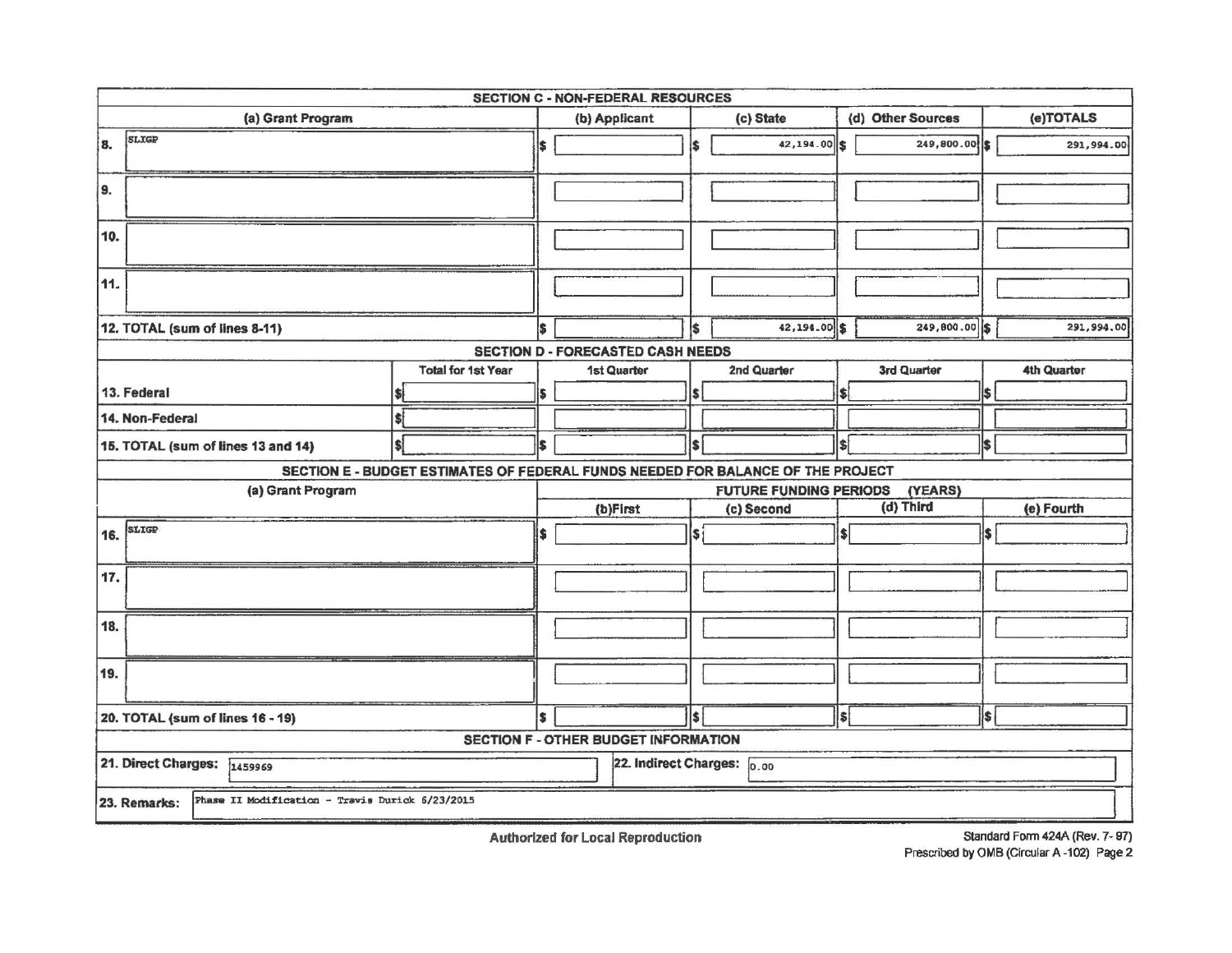#### **SECTION B - BUDGET CATEGORIES**

| <b>6. Object Class Categories</b>      |                          |                 |     | GRANT PROGRAM, FUNCTION OR ACTIVITY |            |    |              |                              | Total        |
|----------------------------------------|--------------------------|-----------------|-----|-------------------------------------|------------|----|--------------|------------------------------|--------------|
|                                        | (1)                      |                 | (2) |                                     | $\sqrt{3}$ |    | $\sqrt{(4)}$ |                              | (5)          |
|                                        |                          | <b>SLIGP</b>    |     |                                     |            |    |              |                              |              |
|                                        |                          |                 |     |                                     |            |    |              |                              |              |
|                                        |                          |                 |     |                                     |            |    |              |                              |              |
|                                        |                          |                 |     |                                     |            |    |              |                              |              |
|                                        |                          |                 |     |                                     |            |    |              |                              |              |
|                                        |                          |                 |     |                                     |            |    |              |                              |              |
|                                        |                          |                 |     |                                     |            |    |              |                              |              |
|                                        |                          |                 |     |                                     |            |    |              |                              |              |
|                                        | I\$                      | 167,100.00 \$   |     | 26,220.00                           | ls.        |    |              |                              | 193,320.00   |
| a. Personnel                           |                          |                 |     |                                     |            | \$ |              | $\vert \$\vert$              |              |
| b. Fringe Benefits                     |                          | 55,143.00       |     | 8,653.00                            |            |    |              |                              | 63,796.00    |
|                                        |                          | 92,433.00       |     | 7,321.00                            |            |    |              |                              | 99,754.00    |
| c. Travel                              |                          |                 |     |                                     |            |    |              |                              |              |
| d. Equipment                           |                          | 0.00            |     | 0.001                               |            |    |              |                              |              |
| e. Supplies                            |                          | 5,572.00        |     | 2,800.00                            |            |    |              |                              | 8,372.00     |
|                                        |                          | 819,227.00      |     | 0.00                                |            |    |              |                              | 819,227.00   |
| f. Contractual                         |                          |                 |     |                                     |            |    |              |                              |              |
| g. Construction                        |                          | 0.00            |     | 0.00                                |            |    |              |                              |              |
|                                        |                          |                 |     |                                     |            |    |              |                              |              |
| h. Other                               |                          | 28,500.00       |     | 247,000.00                          |            |    |              |                              | 275,500.00   |
| i. Total Direct Charges (sum of 6a-6h) |                          | 1,167,975.00    |     | 291,994.00                          |            |    |              | $\bullet$                    | 1,459,969.00 |
| j. Indirect Charges                    |                          |                 |     |                                     |            |    |              | \$                           |              |
| k. TOTALS (sum of 6i and 6j)           | I\$                      | 1,167,975.00 \$ |     | $291,994.00$ \$                     |            | \$ |              | $\left  \frac{1}{2} \right $ | 1,459,969.00 |
|                                        |                          |                 |     |                                     |            |    |              |                              |              |
|                                        | $\vert \mathsf{s} \vert$ |                 | \$  |                                     | \$         | \$ |              | $ \$ $                       |              |
| 7. Program Income                      |                          |                 |     |                                     |            |    |              |                              |              |

**Authorized for Local Reproduction** 

Standard Form 424A (Rev. 7-97) Prescribed by OMB (Circular A -102) Page 1A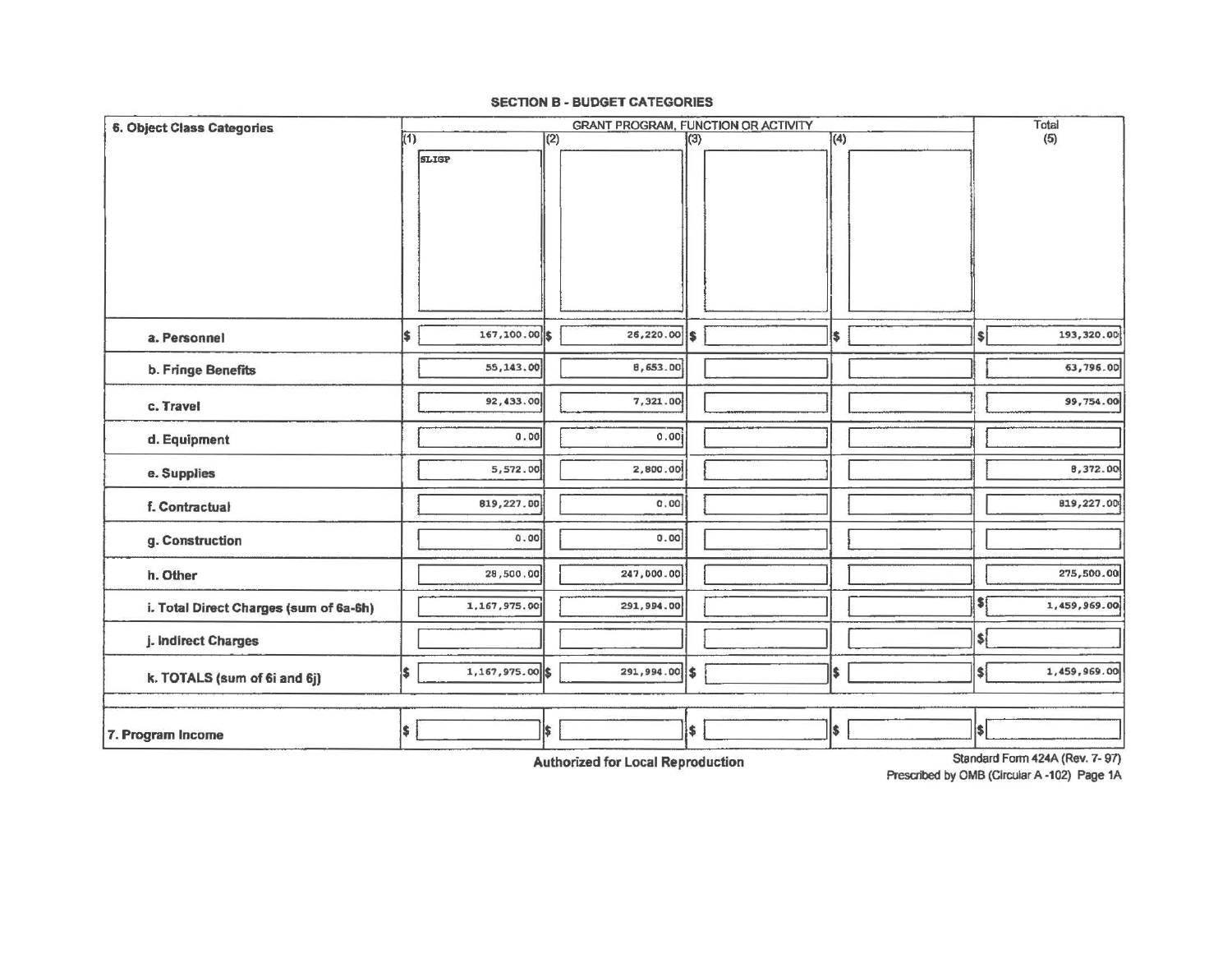Please use the table provided to indicate your anticipated number of activities you plan to complete each quarter for every year of your project. Year One begins July 1, 2013. Please include any data attributable to early activities (i.e., January - June 2013) in your baseline data for "Q1, Year 1."

Please also provide a brief description (100 words or less) of the primary activities involved in meeting each milestone (a single description should be provided for each milestone, covering all quarters in years one throu Please write "N/A" if your project does not include an activity. If necessary, please insert additional milestones at the bottom of the chart.

#### **MILESTONE CATEGORIES**

All projects must be completed within three years following the date of the issuance of the award.

According to the Paperwork Reduction Act, as amended, no persons are required to respond to a collection of information unless it displays a valid OMB Control Number. The valid OMB control number for this information colle is estimated to average 3 hours per response, including time for reviewing instructions, searching existing data sources, gathering and maintaining the data needed, and completing and reviewing the collection of informatio including suggestions for reducing this burden, to Michael Dame, Director, State and Local Implementation Grant Program, Office of Public Safety Communications, National Telecommunications and Information Administration, U Washington, D.C. 20230.

|                                                                           |                                                                  |              | <b>Quarter Ending</b>   |           |           |            |            |           |           |            |           |           |            |            |           |  |
|---------------------------------------------------------------------------|------------------------------------------------------------------|--------------|-------------------------|-----------|-----------|------------|------------|-----------|-----------|------------|-----------|-----------|------------|------------|-----------|--|
| <b>MILESTONE ACTIVITY CATEGORIES</b>                                      | <b>Description of Activity</b>                                   | <b>TOTAL</b> | $Q1-7$                  | Q8        | Q9        | <b>Q10</b> | <b>Q11</b> | Q12       | Q13       | Q14        | Q15       | Q16       | <b>Q17</b> | Q18        | Q19       |  |
|                                                                           |                                                                  |              | 9/30/2013-<br>3/31/2015 | 6/30/2015 | 9/30/2015 | 12/31/2015 | 3/31/2016  | 6/30/2016 | 9/30/2016 | 12/31/2016 | 3/31/2017 | 6/30/2017 | 9/30/2017  | 12/31/2017 | 3/31/2018 |  |
| 1. Stakeholder Meetings (Number of<br>individuals reached via stakeholder | Meetings to discuss group and individual                         |              |                         |           |           |            |            |           |           |            |           |           |            |            |           |  |
| meetings)                                                                 | SLIGP needs or educational needs                                 | 2087         | 1037                    | 200       | 200       | 200        | 50         | 50        | 50        | 50         | 50        | 50        | 50         |            | 50        |  |
| 2. Broadband Conferences                                                  | National conferences related to SLIGP<br>activities              | 40           |                         |           |           |            |            |           |           |            |           |           |            |            |           |  |
| 3. Staff Hires (Full Time Equivalent)                                     | Staff to support and execute SLIGP<br>activities                 | 0.48         | 0.48                    |           |           |            |            |           |           |            |           |           |            |            |           |  |
| 4. Contract Executions                                                    | State contracted resources to support<br><b>SLIGP</b> activities |              |                         |           |           |            |            |           |           |            |           |           |            |            |           |  |
| 5. Governance Meetings                                                    | Quarterly SIEC meetings                                          | 19           |                         |           |           |            |            |           |           |            |           |           |            |            |           |  |
| 6. Education and Outreach Materials                                       | Materials distributed in person and via<br>mailings              | 5262         | 1812                    | 400       | 400       | 400        | 250        | 250       | 250       | 250        | 250       | 250       | 250        | 250        | 250       |  |
| 7. Subrecipient Agreements Executed                                       | N/A                                                              | $\Omega$     |                         |           |           |            |            |           |           |            |           |           |            |            | $\Omega$  |  |
| 8. Phase 2 - Coverage                                                     |                                                                  | N/A          |                         |           |           |            |            |           |           |            |           |           |            |            |           |  |
| 9. Phase 2 - Users and their Operational<br>Areas                         |                                                                  | N/A          |                         |           |           |            |            |           |           |            |           |           |            |            |           |  |
|                                                                           |                                                                  |              |                         |           |           |            |            |           |           |            |           |           |            |            |           |  |
| 10. Phase 2- Capacity Planning                                            |                                                                  | N/A          |                         |           |           |            |            |           |           |            |           |           |            |            |           |  |
| 11. Phase 2 - Current                                                     |                                                                  |              |                         |           |           |            |            |           |           |            |           |           |            |            |           |  |
| Providers/Procurement                                                     |                                                                  | N/A          |                         |           |           |            |            |           |           |            |           |           |            |            |           |  |
| 12. Phase 2 - State Plan Decision                                         |                                                                  | N/A          |                         |           |           |            |            |           |           |            |           |           |            |            |           |  |

**Recipient Name:**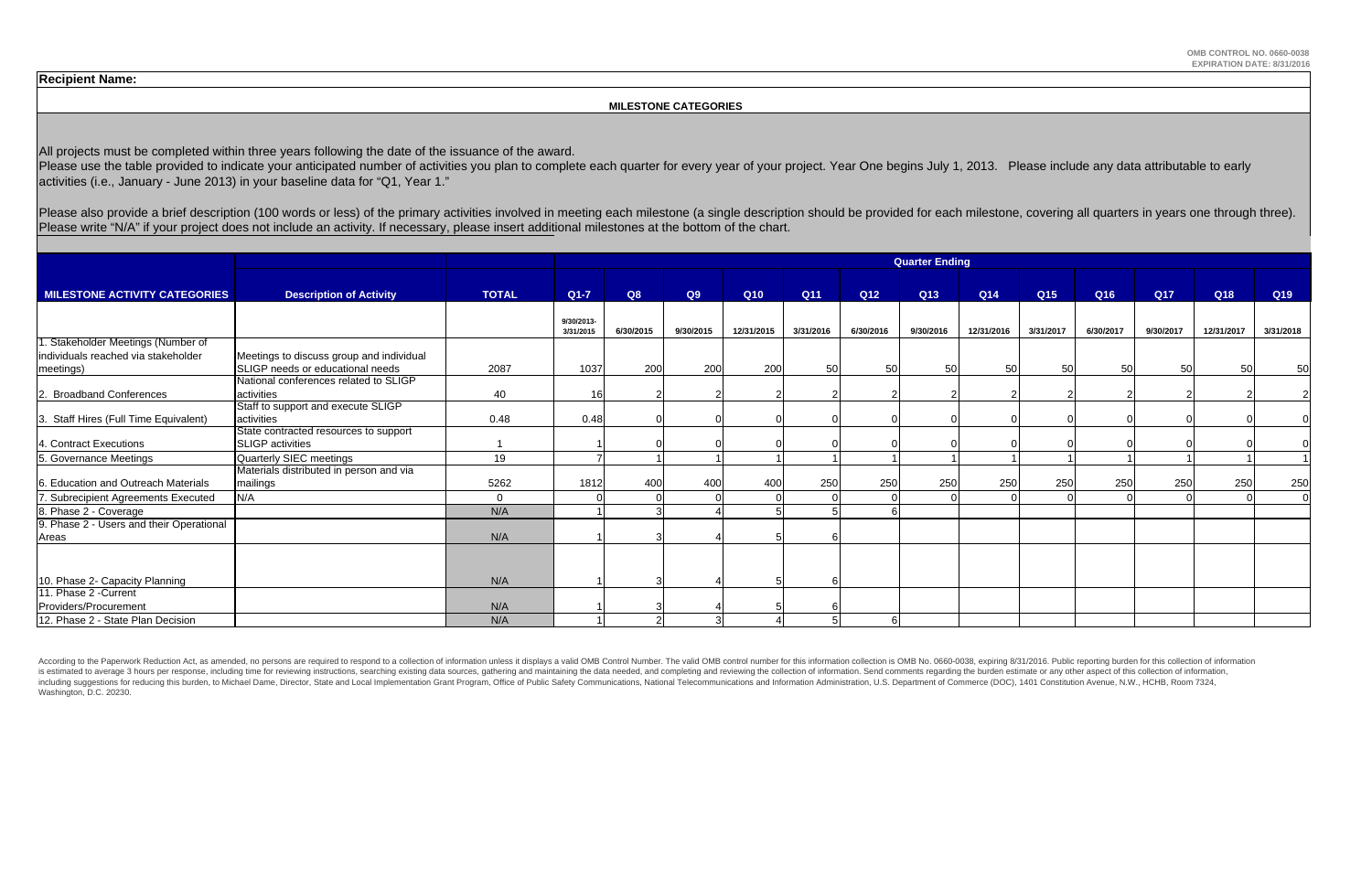The completion of your project budget (non-federal, matching funds) should be reported in the quarter you are anticipating expending the funds. Year One begins July 1, 2013. Please include any data attributable to early ac your baseline data for "Q1, Year 1."

According to the Paperwork Reduction Act, as amended, no persons are required to respond to a collection of information unless it displays a valid OMB Control Number. The valid OMB control number for this information colle information is estimated to average 3 hours per response, including time for reviewing instructions, searching existing data sources, gathering and maintaining the data needed, and completing and reviewing the collection o information, including suggestions for reducing this burden, to Michael Dame, Director, State and Local Implementation Grant Program, Office of Public Safety Communications, National Telecommunications and Information Admi 7324, Washington, D.C. 20230.

The completion of your project budget (federal funds) should be reported in the quarter you are anticipating expending the funds. Year One begins July 1, 2013. Please include any data attributable to early activities (i.e. data for "Q1, Year 1."

| <b>Quarterly Cost Category</b>       | <b>TOTAL</b>   |                   |           |           |              |             |           | <b>Quarter Ending</b> |                      |           |           |           |                |           |
|--------------------------------------|----------------|-------------------|-----------|-----------|--------------|-------------|-----------|-----------------------|----------------------|-----------|-----------|-----------|----------------|-----------|
| <b>Expenditures</b>                  | <b>FEDERAL</b> | $Q1 - 7$          | <b>Q8</b> | Q9        | Q10          | Q11         | Q12       | Q13                   | Q <sub>14</sub>      | Q15       | Q16       | Q17       | Q18            | Q19       |
|                                      |                |                   |           |           |              |             |           |                       |                      |           |           |           |                |           |
|                                      |                | 9/30/2013-3/31/15 | 6/30/2015 | 9/30/2015 | 12/31/2015   | 3/31/2016   | 6/30/2016 | 9/30/2016             | 12/31/2016           | 3/31/2017 | 6/30/2017 | 9/30/2017 | 12/31/2017     | 3/31/2018 |
| a. Personnnel                        | \$167,100      | 37,621            | 55,284    | 65,449    | 75,615   \$  | 85,780      | 95,945    | $106, 110$ \$         | 116,275              | 26,440    | 136,605   | 146,770   | 156,935   \$   | 167,100   |
| b. Fringe Benefits                   | \$55,143       | 12,796            | 18,850    | 22,150    | 25,449       | 28,748      | 32,048    | 35,347                | $38,646$ \$          | 41,946    | 45,245    | 48,544    | $51,844$ \$    | 55,143    |
| c. Travel                            | \$92,433       | 30,594            | 31,694    | 37,216    | $42,738$ \$  | $48,260$ \$ | 53,781    | $59,303$ \$           | 64,825 $\frac{1}{3}$ | 70,347    | 75,868 \$ | 81,390    | $86,912$ \$    | 92,433    |
| d. Equipment                         | \$0            |                   |           |           |              |             |           |                       |                      |           |           |           |                |           |
| e. Supplies                          | \$5,572        |                   |           |           | 8 I S        | 2,678       | 2,678     | 2,678                 | 2,678                | 2,678     | 5,572     | 5,572     | 5,572          | 5,572     |
| f. Contractual                       | \$819,227      | 235,133           | 283,602   | 332,296   | 380,989 \$   | 429,682     | 478,375   | 527,068               | 575,761              | 624,455   | 673,148   | 721,841   | 770,534 \$     | 819,227   |
| g. Construction                      | \$0            |                   |           |           |              |             |           |                       |                      |           |           |           |                |           |
| h. Other                             | \$28,500       | 1,211             | 1,991     | 4,401     | 6,81         | 9,221       | 11,631    | 14,041                | 16,451               | 18,861    | 21,271    | 23,681    | 26,091         | 28,500    |
| i. Total Direct Charges (sum of a-h) | \$1,167,975    | 317,363           | 391,431   | 461,520   | 531,609 \$   | 604,368     | 674,458   | 744,547               | 814,636              | 884,726   | 957,709   | 1,027,798 | $,097,887$ \$  | 1,167,975 |
| j. Indirect Charges                  | \$0            |                   |           |           |              |             |           |                       |                      |           |           |           |                |           |
| k. TOTAL (sum i and j)               | \$1,167,975    | 317,363           | 391,431   | 461,520   | $531,609$ \$ | 604,368     | 674,458   | 744,547               | 814,636 \$           | 884,726   | 957,709   | 1,027,798 | 1,097,887   \$ | 1,167,975 |

|                                                       | <b>TOTAL</b>                  |                     |                  |              |                    |               |                 | <b>Quarter Ending</b> |                                                                                         |           |                  |              |                    |            |
|-------------------------------------------------------|-------------------------------|---------------------|------------------|--------------|--------------------|---------------|-----------------|-----------------------|-----------------------------------------------------------------------------------------|-----------|------------------|--------------|--------------------|------------|
| <b>Quarterly Cost Category</b><br><b>Expenditures</b> | <b>NON-</b><br><b>FEDERAL</b> | $Q1-7$              | Q8               | Q9           | Q10                | Q11           | Q12             | Q13                   | Q14                                                                                     | Q15       | Q16              | Q17          | Q18                | Q19        |
|                                                       |                               |                     |                  |              |                    |               |                 |                       |                                                                                         |           |                  |              |                    |            |
|                                                       |                               | 9/30/2013-3/31/2015 | 6/30/2015        | 9/30/2015    | 12/31/2015         | 3/31/2016     | 6/30/2016       | 9/30/2016             | 12/31/2016                                                                              | 3/31/2017 | 6/30/2017        | 9/30/2017    | 12/31/2017         | 3/31/2018  |
| a. Personnnel                                         | \$26,220                      | 26,220<br>æ.        | $26,220$ \$      | $26,220$ \$  | $26,220$ \$        | $26,220$ \$   | 26,220          | $26,220$ \$           | $26,220$ \$                                                                             | 26,220    | 26,220<br>্ঠ     | 26,220       | $26,220$ \$        | 26,220     |
| b. Fringe Benefits                                    | \$8,653                       | 8,653               | $8,653$ \$<br>.১ | 8,653        | $8,653$ \$<br>- \$ | 8,653         | 8,653           | $8,653$ \$            | $8,653$ \$                                                                              | 8,653     | 8,653<br>- 35    | 8,653        | $8,653$ \$         | 8,653      |
| c. Travel                                             | \$7,321                       | 795.96<br>\$.       | 795.96           | ,389.15      | ,982.33            | 2,575.52<br>ಾ | 3,168.70        | 3,761.89              | 4,355.07                                                                                | 4,948.26  | \$<br>5,541.44   | 6,134.63     | $6,727.81$ \ \$    | 7,321.00   |
| d. Equipment                                          | \$0                           |                     |                  |              |                    |               |                 |                       |                                                                                         |           |                  |              |                    |            |
| e. Supplies                                           | \$2,800                       |                     |                  | 254.55       | $509.09$ \$        | 763.64        | 1,018.18        | 1,272.73              | 1,527.27<br>. უ                                                                         | ,781.82   | 2,036.36<br>- 35 | 2,290.91     | $2,545.45$ \$      | 2,800.00   |
| . Contractual                                         | \$0                           | -\$                 | . እ              |              |                    |               |                 |                       |                                                                                         |           |                  |              |                    |            |
| g. Construction                                       | \$0                           |                     |                  |              |                    |               |                 |                       |                                                                                         |           |                  |              |                    |            |
| h. Other                                              | \$247,000                     | \$172,107.21        | \$172,107.21     | \$178,915.65 |                    |               |                 |                       | \$185,724.08   \$192,532.52   \$199,340.95   \$206,149.39   \$212,957.82   \$219,766.26 |           | \$226,574.69     | \$233,383.13 | $$240,191.57$ \ \$ | 247,000.00 |
| . Total Direct Charges (sum of a-h)                   | \$291,994                     | 207,776             | 207,776          | 215,432      | $223,089$ \$       | 230,745       | 238,401<br>- 35 | 246,057               | $253,713$ \$                                                                            | 261,369   | 269,026<br>- \$  | 276,682      | 284,338 \$         | 291,994    |
| j. Indirect Charges                                   | \$0                           |                     |                  |              |                    |               |                 |                       |                                                                                         |           |                  |              |                    |            |
| k. TOTAL (sum i and j)                                | \$291,994                     | 207,776             | 207,776          | 215,432      | $223,089$ \$       | 230,745       | 238,401         | 246,057               | $253,713$ \$                                                                            | 261,369   | 269,026          | 276,682      | 284,338 \$         | 291,994    |

**Recipient Name:** 

#### **Cost Class Category Federal Expenditures**

### **Cost Class Category Non-Federal Expenditures**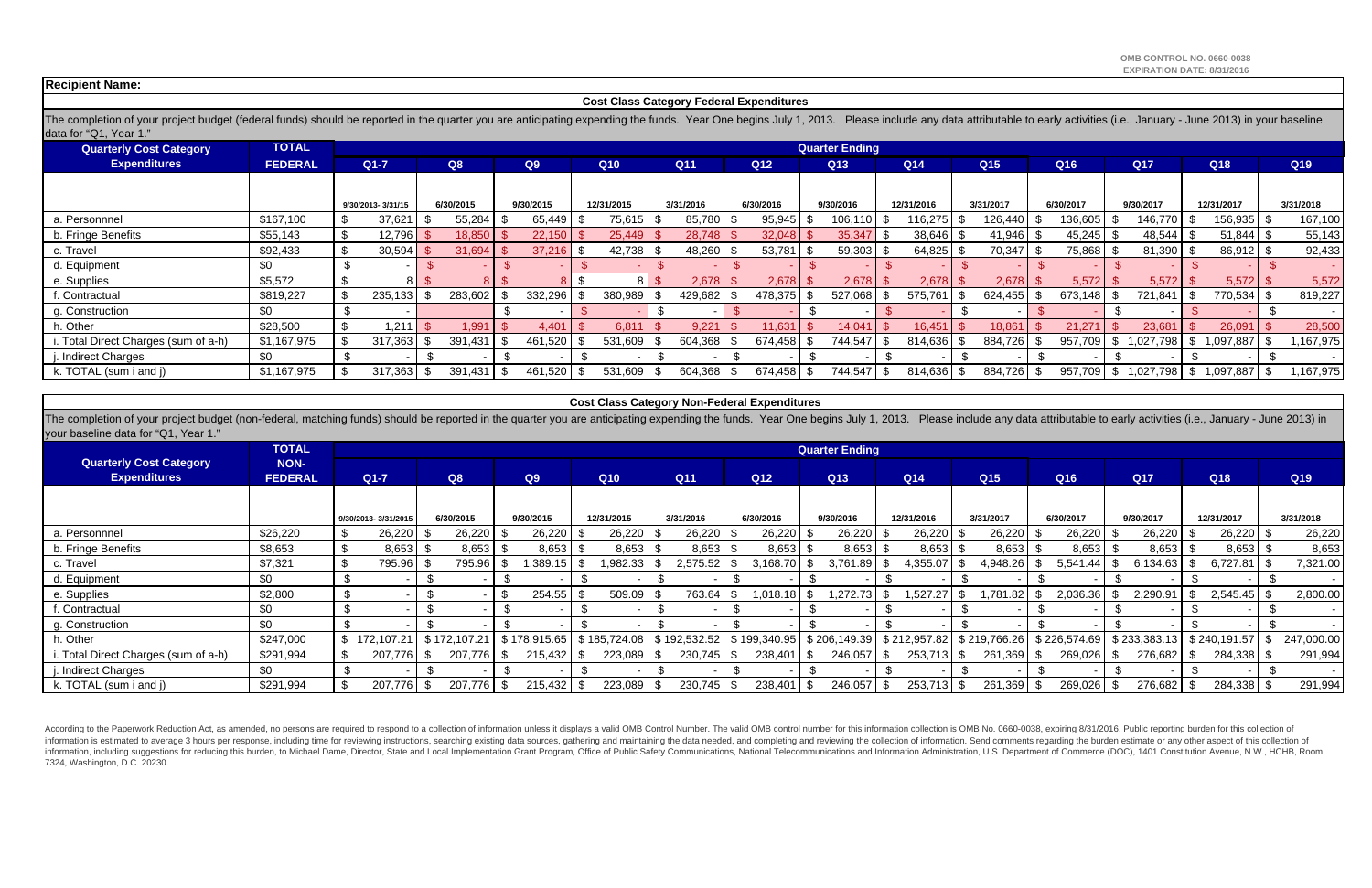# "Describe the activities that you expect to undertake with the Phase 2 funding when it is made available to the State, Territory, or District"

North Dakota intents to carry out phase 2 activities centered around supplying FirstNet with rich data sources to their determined data elements. We expect our phase 1 activities will help to seed the collection of these specified elements. Here is our plan to satisfy the request for data in each category:

**Coverage** – We will address both the coverage requirements and the phased build out approach through the following tasks:

- Regional meeting (8) to review the results of the Phase 1 activities; Coverage Review, Stakeholder Entity Report, Needs Assessment, Working Groups, etc.
	- o Estimated timeline: Mid July to September (after FirstNet Consultation meeting)
- Develop a methodology for guiding the assessment of coverage priorities across five (5) implementation phases
- Develop a list of strategies tied to the coverage objectives for each region (4) and across five (5) NPSBN phases
- On-Site presentation of strategies to the four (4) regions in eight (8) cities and work with them to define their priorities; participants will be solicited for statewide workgroup that will take the feedback from the regions and develop a statewide approach
- Statewide Workgroup meetings (3) to aggregate the regional requirements into a statewide approach (WebEx)
- Presentation of results to the SIEC (On-Site) presentation

**Users and Operational Areas** – This is likely the area in which phase one activities will be leveraged most heavily. Many of our efforts to date have focused on gathering very accurate counts of agencies and personnel.

**Public Safety Entity Info, Personnel Counts info** – This dataset is already considered complete, though we use every outreach activity as an opportunity to fill in any remaining information when possible. This is being organized in the requested format.

**Device Counts and Types** – This data is surveyed based on a list generated from the entity info. We are using a survey that could be described as a simplified version of the Mobile Data Survey Tool.

**Users and Devices Summary** – This data will be estimated based off a variety of sources and adjusted based on our survey results.

**Operational Areas** – To meet the initial data collection deadline, this data will be based off of existing CAD data, and agency supplied boundaries. Following the deadline a seamless ESN boundary map will be provided, as it is being developed for our statewide NG 9-1-1 system.